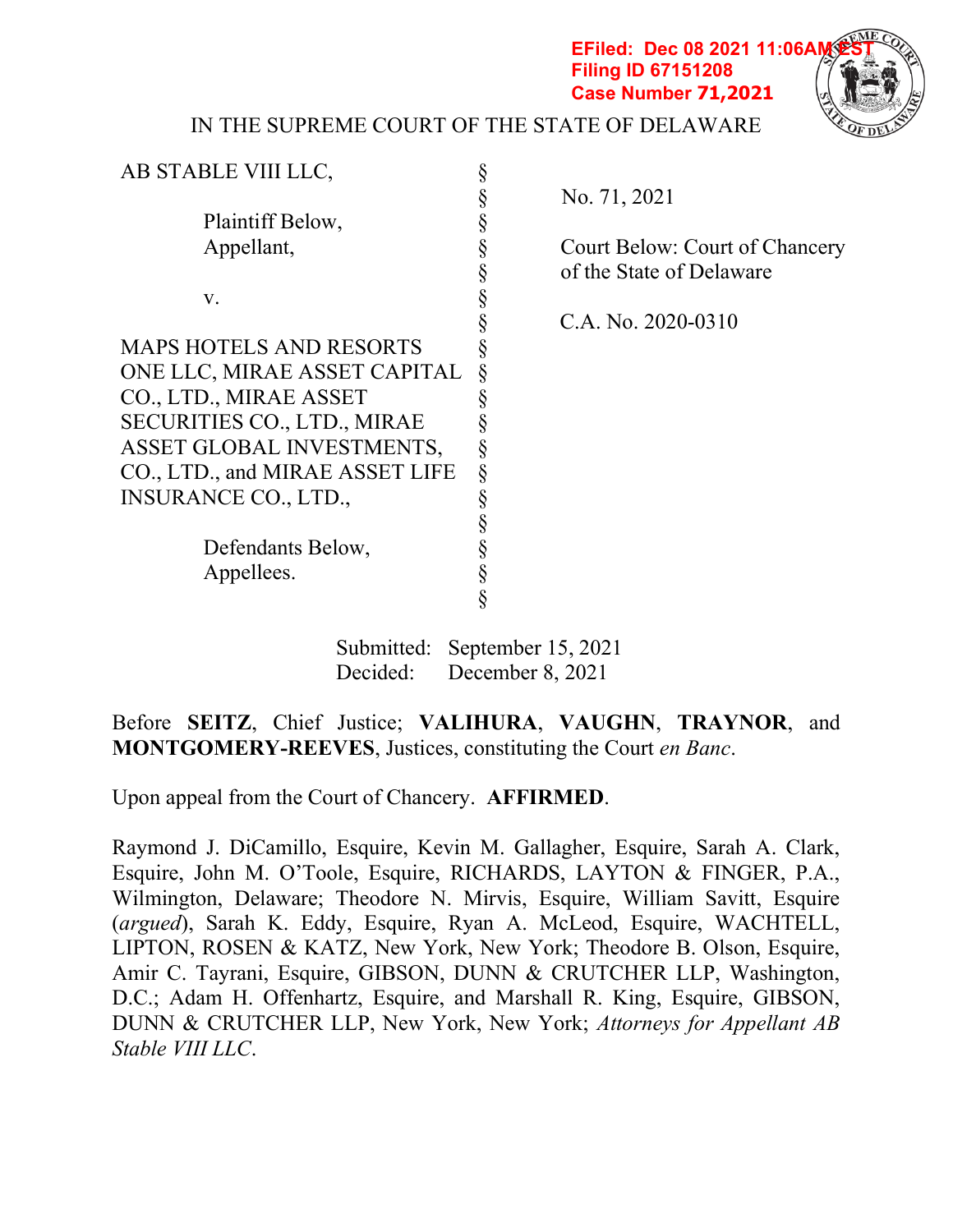A. Thompson Bayliss, Esquire, Michael A. Barlow, Esquire, April M. Kirby, Esquire, Stephen C. Childs, Esquire, ABRAMS & BAYLISS LLP, Wilmington, Delaware; Kathleen M. Sullivan, Esquire (argued), Michael B. Carlinsky, Esquire, William B. Adams, Esquire, Christopher D. Kercher, Esquire, Rollo C. Baker IV, Esquire, Todd G. Beattie, Esquire, Jonathan E. Feder, Esquire, QUINN EMANUEL URQUHART & SULLIVAN, LLP, New York, New York; and Kap-You Kim, Esquire, PETER & KIM ATTORNEYS AT LAW, Seoul, South Korea; Attorneys for Appellees MAPS Hotels and Resorts One LLC, Mirae Asset Capital Co., Ltd., Mirae Asset Securities Co., Ltd., Mirae Asset Global Investments, Co., Ltd., and Mirae Asset Life Insurance Co., Ltd.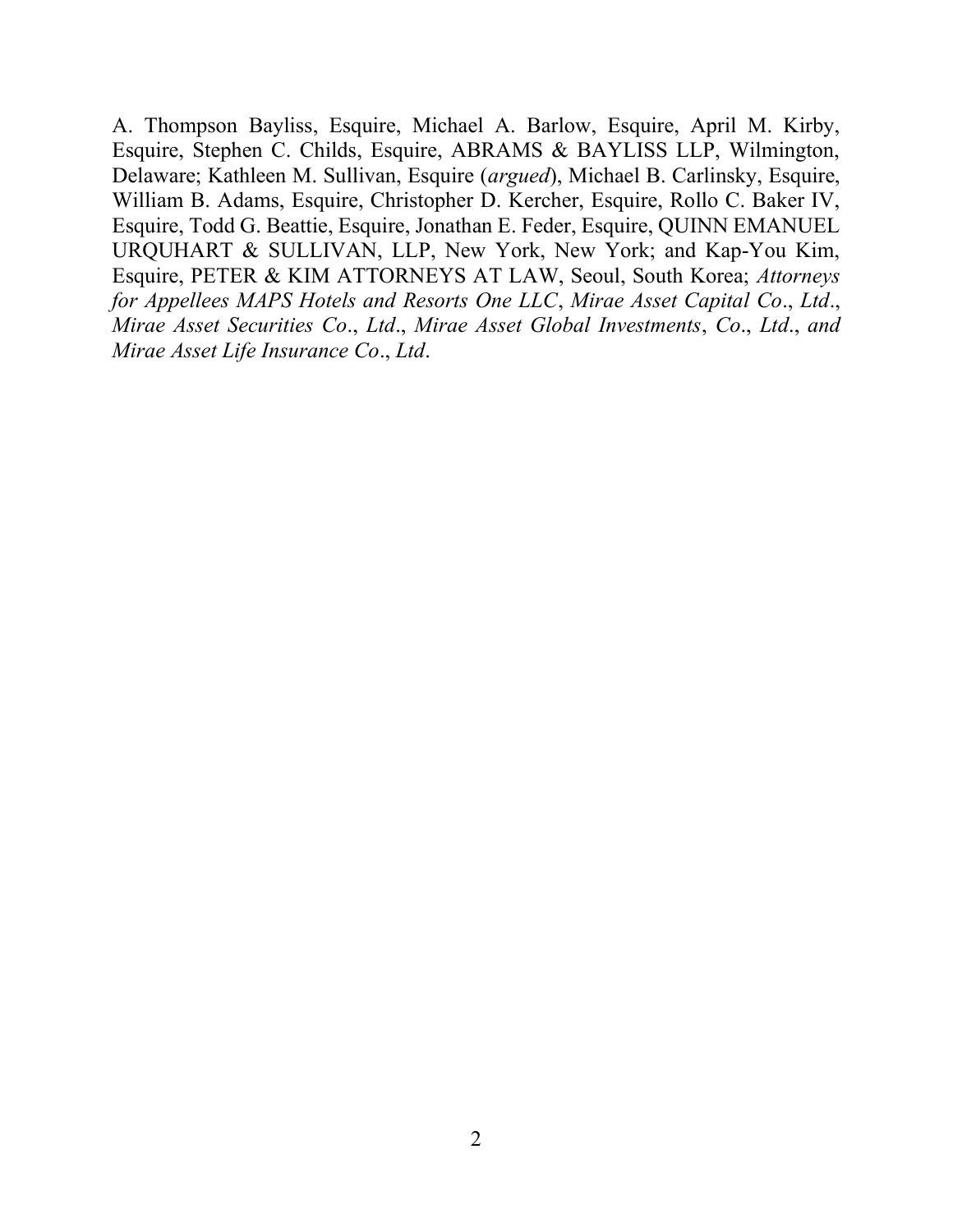SEITZ, Chief Justice:

MAPS Hotel and Resorts One LLC (the "Buyer") agreed to purchase fifteen hotel properties from AB Stable VIII LLC (the "Seller") for \$5.8 billion. A closing delay brought an unexpected problem—the novel coronavirus COVID-19 and the damage it inflicted on the hospitality industry. In response to the pandemic and without securing the Buyer's consent, the Seller made drastic changes to its hotel operations. The transaction was also plagued by problems with fraudulent deeds covering some of the hotel properties. The Buyer eventually called off the deal, relying on the Seller's failure to comply with the sale agreement.

The Seller sued in the Court of Chancery to require the Buyer to complete the transaction. The Court of Chancery concluded that the Buyer could terminate the sale agreement because the Seller breached a covenant and a condition in the sale agreement. First, according to the court, the Seller violated the ordinary course covenant by failing to operate in the ordinary course of its business—closing hotels, laying off or furloughing thousands of employees, and implementing other drastic changes to its business—without the Buyer's consent. And second, a condition requiring title insurance for the hotel properties failed because the title insurers' commitment letters had a broad exception covering the fraudulent deeds, and the Buyer did not cause the failure.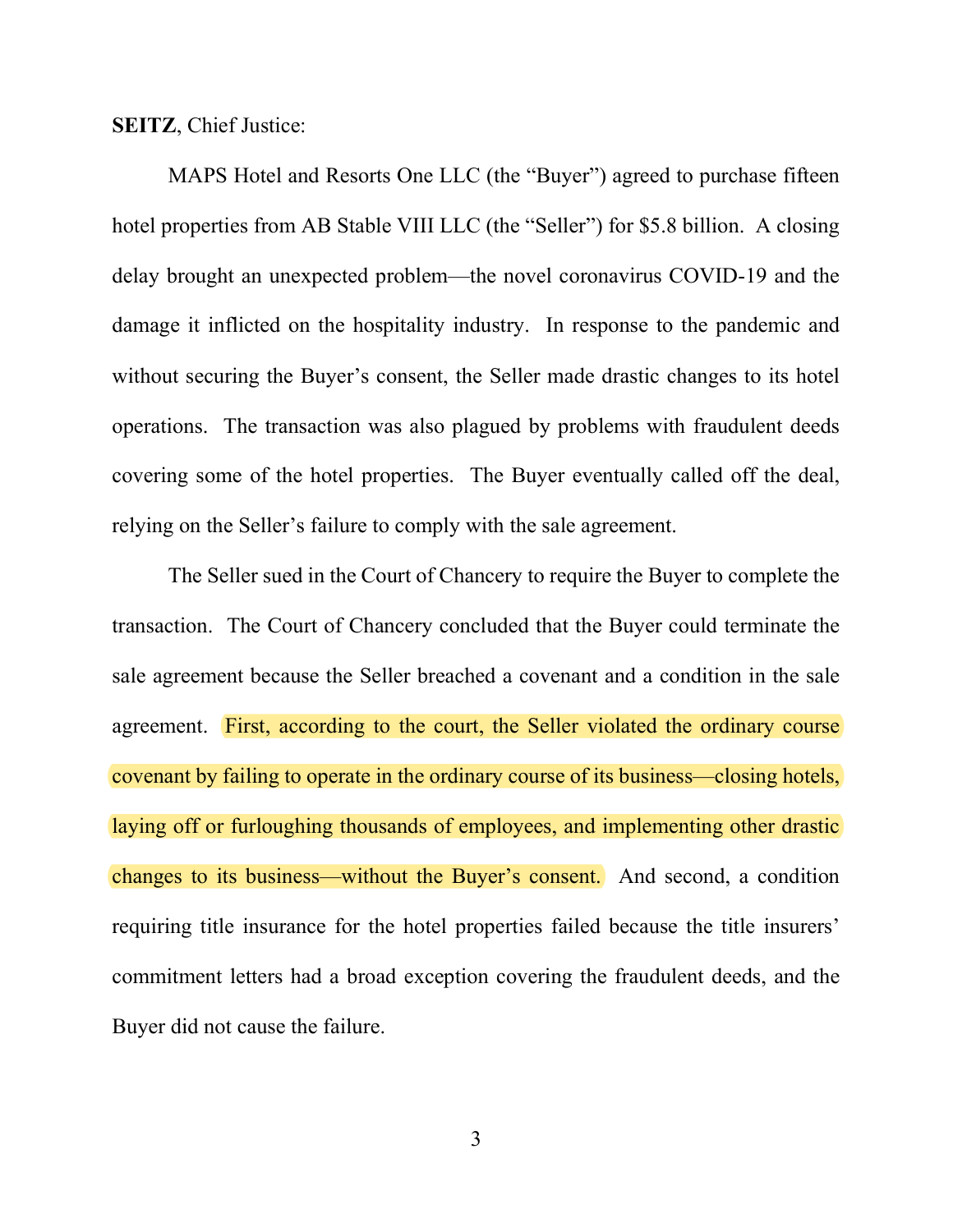On appeal, the Seller argues that it satisfied the Ordinary Course Covenant because the covenant did not preclude it from taking reasonable, industry-standard steps in response to the pandemic; the court's ruling negated the parties' allocation of pandemic risk to the Buyer through the Material Adverse Effect provision; and its breach of the notice requirement in the covenant was immaterial. The Seller also claims that the Court of Chancery gave too expansive a reading to the exception in the title insurance condition, or, alternatively, that the court incorrectly found that the Buyer did not contribute materially to its breach.

We affirm the Court of Chancery's judgment. The court concluded correctly that the Seller's drastic changes to its hotel operations in response to the COVID-19 pandemic without first obtaining the Buyer's consent breached the ordinary course covenant and excused the Buyer from closing. Because the Seller's failure to comply with the ordinary course covenant is dispositive of the appeal, we do not reach whether the Seller also breached the title insurance condition.

## I.

Appellee AB Stable VIII LLC is an indirect subsidiary of Dajia Insurance Group, Ltd. ("Dajia").<sup>1</sup> Dajia is a corporation organized under the laws of the People's Republic of China and is the successor to Anbang Insurance Group, Ltd.

<sup>&</sup>lt;sup>1</sup> The facts are drawn from the Court of Chancery's November 30, 2020 opinion unless otherwise stated. AB Stable VIII LLC v. MAPS Hotels & Resorts One LLC, 2020 WL 7024929 (Del. Ch. Nov. 30, 2020).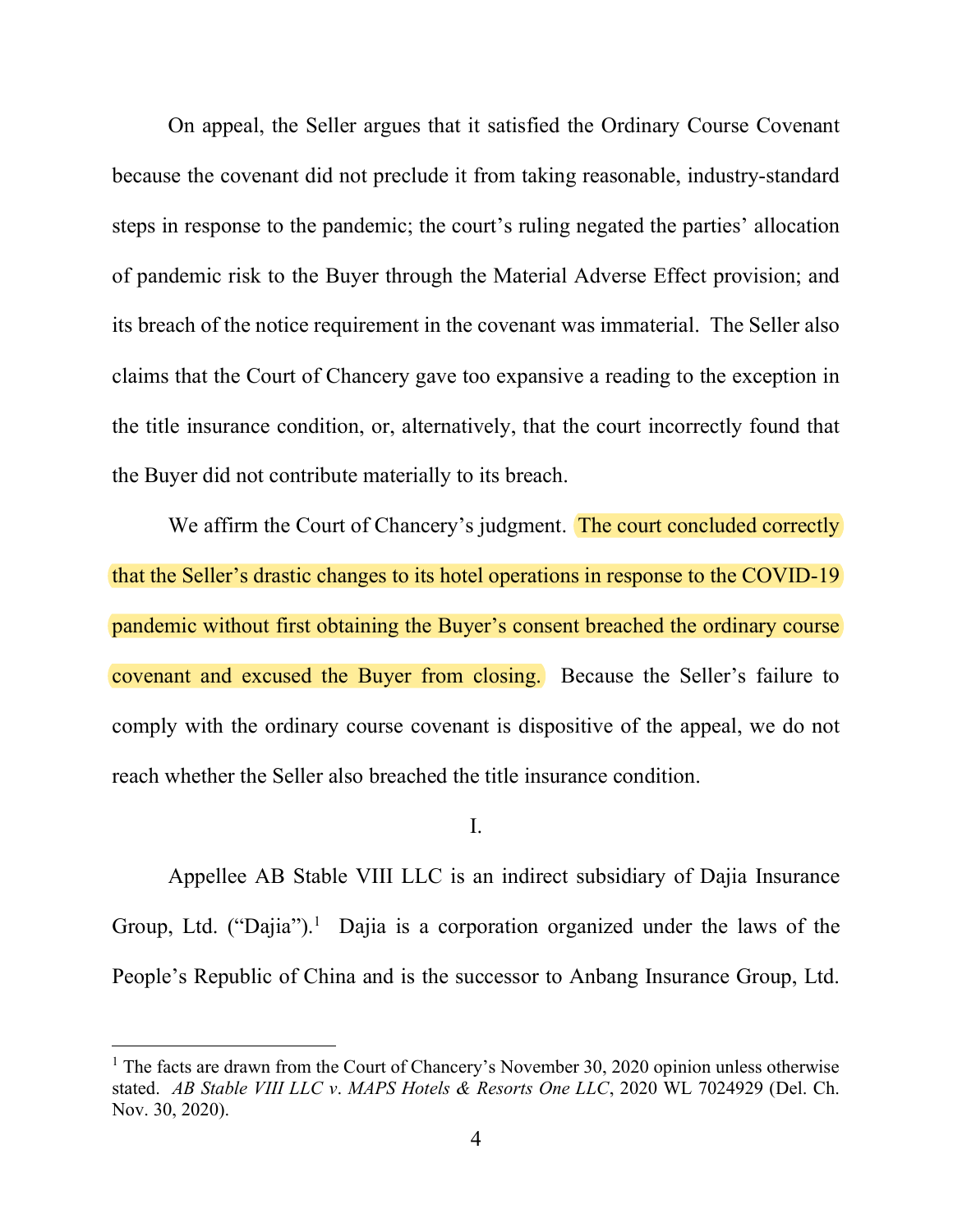("Anbang Insurance")—also a corporation organized under the laws of the People's Republic of China. This decision will refer to Dajia and Anbang Insurance as "Anbang." Anbang, through AB Stable VIII LLC (the "Seller"), owns all the member interests in Strategic Hotels & Resorts LLC ("Strategic" or the "Company"), a Delaware limited liability company. Strategic owns all the member interests in fifteen other LLCs, each of which owns a luxury hotel in the United States.

After leadership changes in 2018 and new regulations restricting Chinese companies from owning overseas investments, Anbang decided to divest itself of its U.S. hotels, and opened bidding for Strategic in April 2019. Anbang received firstround bids from seventeen potential bidders by early May 2019. Mirae Asset Financial Group ("Mirae"), a Korea-based financial services conglomerate with over \$400 billion in assets under management, emerged as a potential acquirer. On August 5, 2019, Mirae made its final bid—\$5.8 billion to acquire a 100% interest in Strategic. During the sale process, Mirae created a subsidiary, MAPS Hotels and Resorts One LLC, "exclusively for the purpose of acquiring [Strategic]."<sup>2</sup> This decision will refer to MAPS as the "Buyer."

Unknown to Mirae at the time of its final bid, Anbang and its legal counsel, Gibson Dunn & Crutcher LLP ("Gibson Dunn"), had become aware of fraudulent

 $^{2}$  *Id.* at \*16.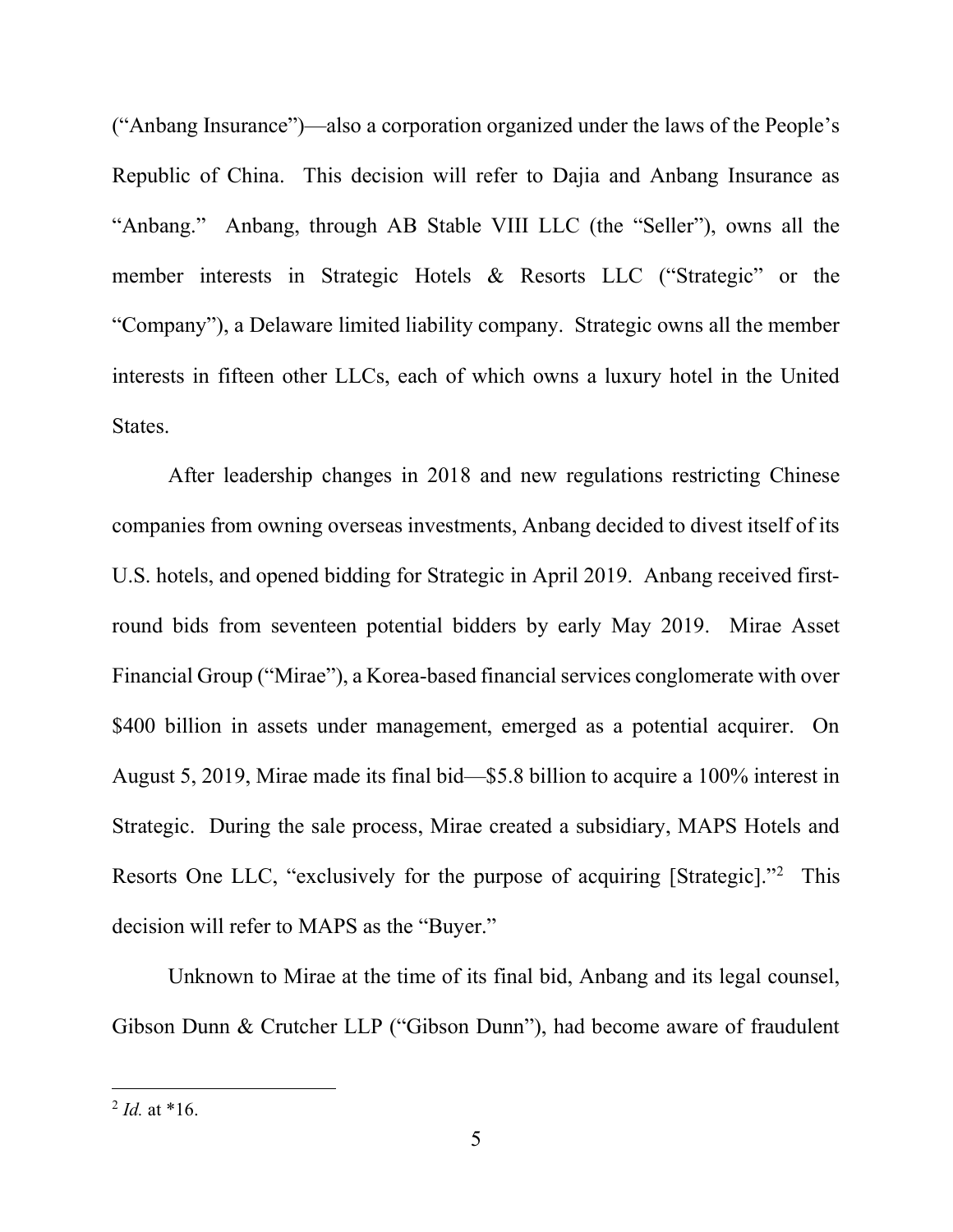deeds linked to six of the hotels owned by Strategic. Anbang had been in litigation with the perpetrator of the fraudulent deeds, Hai Bin Zhou, for over ten years in five different countries, and knew about some of the fraudulent deeds as early as December 2018.<sup>3</sup> The day after Mirae made its final bid, Anbang, Gibson Dunn, and Strategic exchanged "a flurry of . . . communications" about the deeds and how to disclose them, communications that continued throughout the coming days.<sup>4</sup>

On August 16, 2019, Anbang's lead real estate attorney from Gibson Dunn called Mirae's lead counsel at Greenberg Traurig, LLP to tell him Gibson Dunn "had recently learned that a twenty-something-year-old Uber driver with a criminal record had recorded deeds against [some of Strategic's] Hotels."<sup>5</sup> Despite knowing about the issue for months, and knowing far more about the perpetrator of the fraud than he represented on the call, Anbang's counsel characterized the title issue as a minor problem, a "nuisance."<sup>6</sup> Shortly after, the Seller shared minimal information about

 $3$  The litigation was mainly centered on Anbang's trademarks. Hai Bin Zhou, who often went by "Andy Bang," had registered similar trademarks in the U.S. and elsewhere and pursued an international litigation campaign against Anbang. Anbang was aware of the litigation, and since 2008 had been disputing rights asserted by Zhou's corporate affiliates in China, with high-level Anbang officials making appearances in these suits. Zhou brought sixteen cases against Anbang between 2008 and 2019, including a case in the United States which Anbang had contested before withdrawing in 2019.

 $^{4}$  AB Stable, 2020 WL 7024929, at \*16.

 $5$  *Id.* at  $*17$ . While Greenberg Traurig had identified the deeds in July 2019 while reviewing title commitments, the information in the deeds led the team to believe the deeds were transfers between affiliates, rather than frauds perpetrated on the hotels. Id.

 $6$  *Id*. The Court of Chancery found the representation that Anbang's team's lead real estate attorney had only recently learned of the deeds was untruthful because the attorney received the title reports in December 2018, nine months earlier. Likewise, the Court of Chancery found the story that an Uber driver was at the heart of the fraudulent deeds (as the team already knew of the association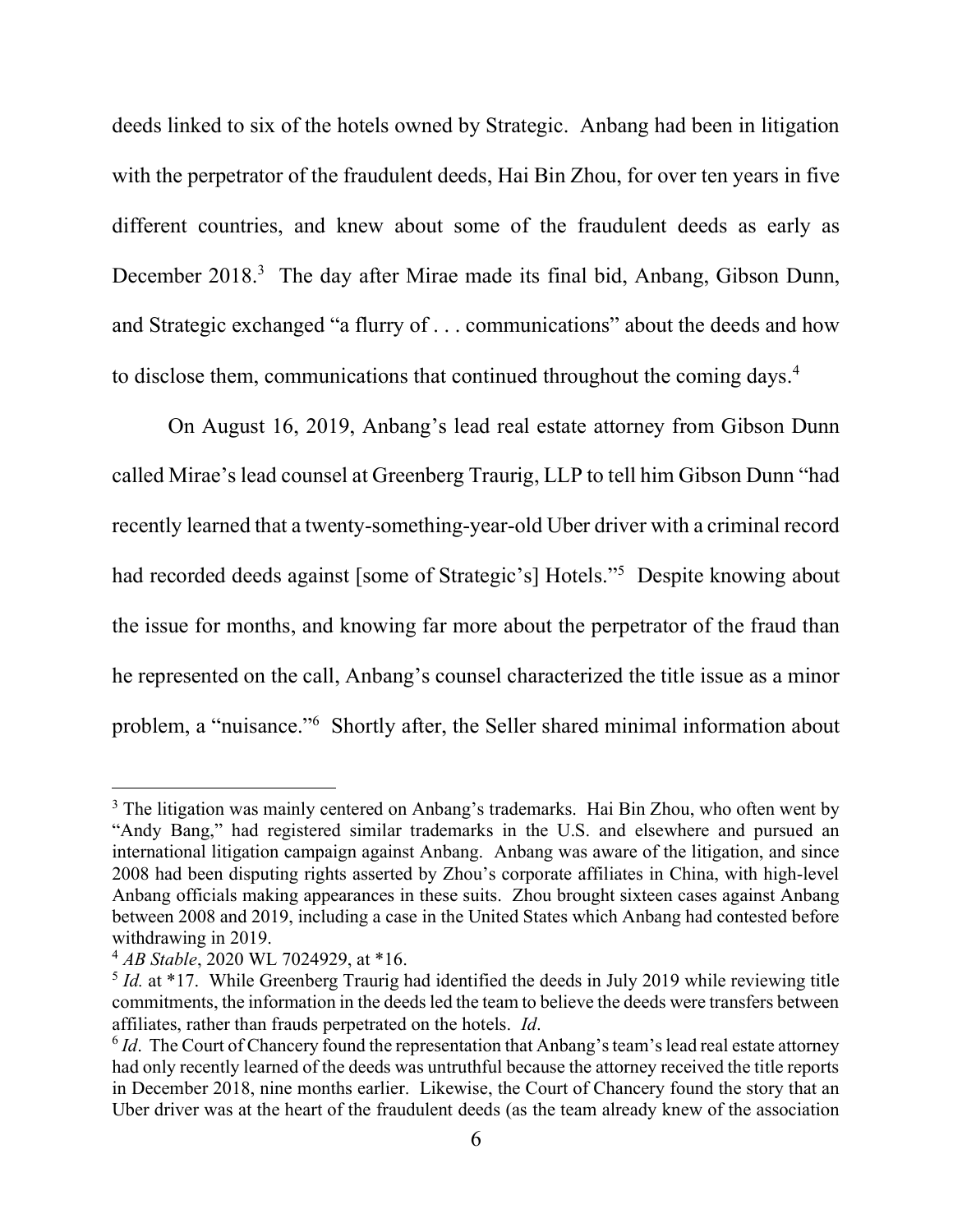the fraudulent deeds with the Buyer through the data room. On August 20, 2019, the parties entered into an exclusivity agreement.

At the same time, a group of corporations associated with Zhou (the "DRAA Petitioners") filed an action in the Court of Chancery against Anbang and affiliated entities. The Court of Chancery referred to this suit as the "DRAA Chancery Action."<sup>7</sup> The action centered around a document apparently fabricated by Zhou (the "DRAA Agreement"), containing an elaborate narrative that Anbang leadership had agreed to give the DRAA Petitioners control over certain Anbang assets, including the Strategic hotels claimed in the fraudulent deeds.<sup>8</sup> Gibson Dunn learned of the DRAA Chancery Action the day it was filed, but did not disclose it to Greenberg Traurig or Mirae.

with Zhou) was not accurate, as well as Anbang's counsel's claim that he had told Mirae's counsel "everything that they knew." Id.

 $7$  This action (and the fraud perpetuated upon Delaware and California courts) is discussed at length in the Court of Chancery's opinion. Id. at \*17-19, \*21-33. It involved prior filings in the Delaware Superior Court, an action filed in Alameda County, California, and default judgments in California for the hotels based on pages misleadingly ripped from Delaware filings. While the litigation was extensive and complicated, Gibson Dunn knew about the actions throughout, as it represented Anbang in the different courts, and appeared in the actions throughout 2019.

<sup>&</sup>lt;sup>8</sup> In relevant part, the DRAA Agreement pledged billions of dollars on behalf of Anbang to Zhou's entities, stemming from the trademark litigation between the parties and secured by Anbang's ownership interests in subsidiaries and properties (including some of the hotels). The DRAA Agreement was allegedly "trigger[ed]" by events that had already occurred and granted Zhou's corporate entities a "durable power of attorney" for Anbang. *Id.* at \*9. The DRAA Agreement was governed by arbitration under the DRAA, the Delaware Rapid Arbitration Act—hence, the DRAA Agreement.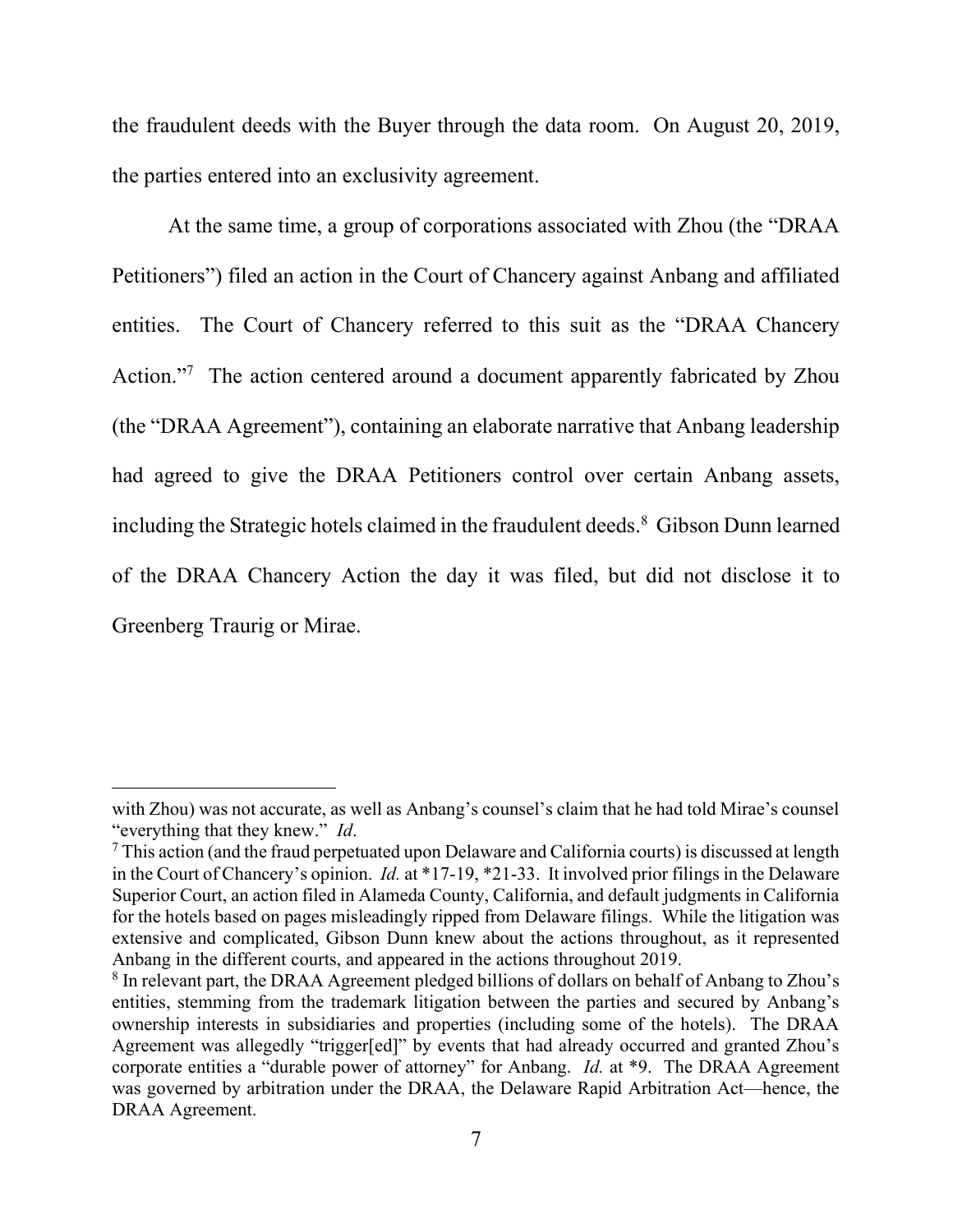Meanwhile, the primary title insurer at the time investigated the fraudulent deeds and "deemed the risk uninsurable."<sup>9</sup> Greenberg Traurig pursued new title insurance, and an agent managed to cobble together a group of title insurers (the "Title Insurers"), who agreed to provide insurance if Anbang could expunge the fraudulent deeds and quiet title to the hotels. At this point, Greenberg Traurig told Mirae's group of debt financing lenders (the "Lenders") about the fraudulent deeds. The Lenders refused to provide financing. They took what they described as "a very hardline position" that the group could not "fund into a deal with a cloud on title."<sup>10</sup> Mirae, therefore, would not have the funds to complete the purchase under the existing timetable.

On September 10, 2019, the Seller and the Buyer executed a Sale and Purchase Agreement (the "Sale Agreement"). In it, the Seller agreed to sell all its member interests in Strategic to the Buyer for \$5.8 billion (the "Transaction") at a time to be determined. In light of the fraudulent deeds and lack of debt financing, the Sale Agreement pushed off closing to provide enough time to quiet title and allow the Buyer to obtain financing, added a "Title Insurance Condition" to "enabl[e the] Buyer to obtain title insurance that either did not contain an exception from coverage for the Fraudulent Deeds or which included an exception and then

 $9$  *Id.* at \*18.

 $10$  *Id.* at \*19.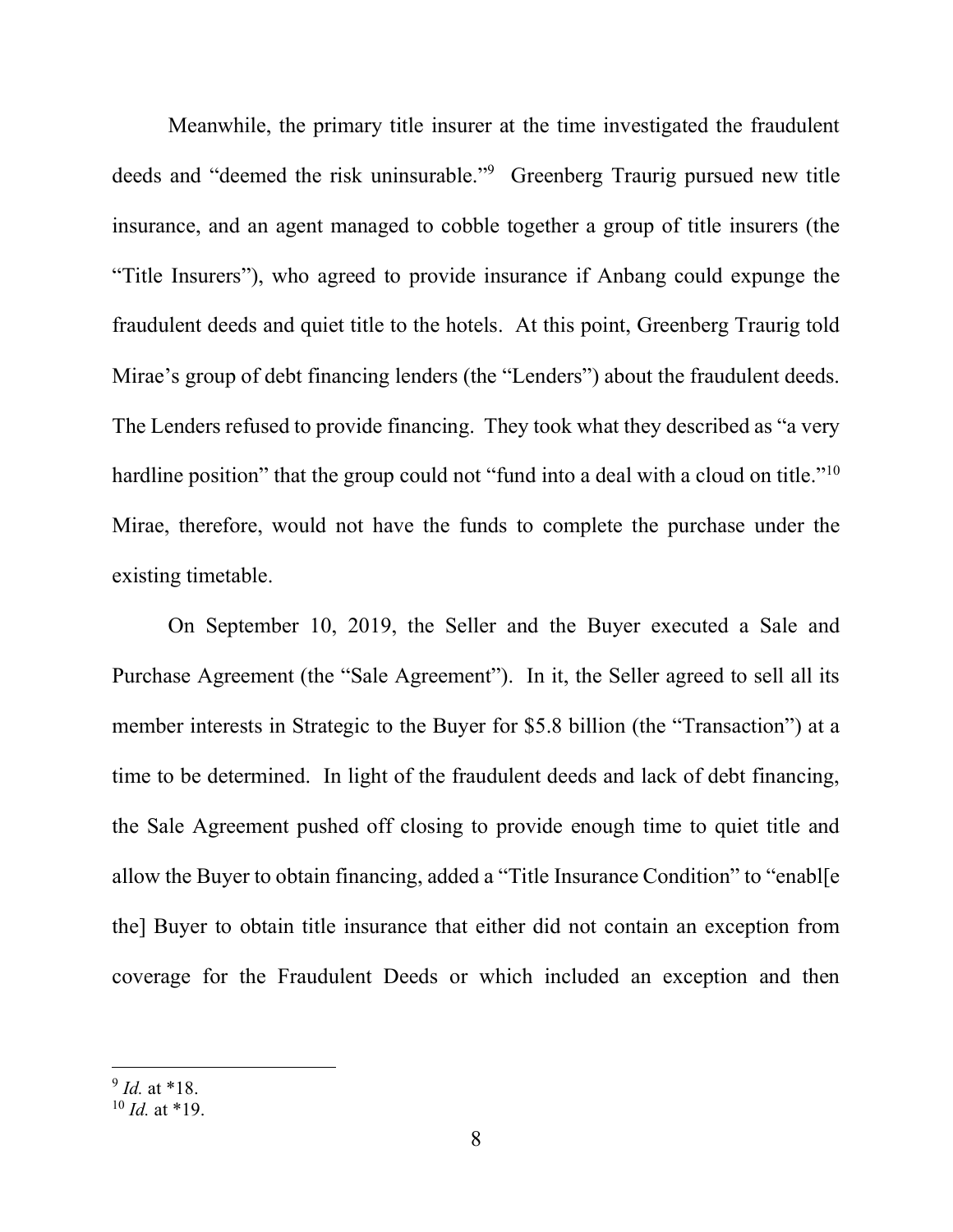affirmatively provided coverage through an endorsement," and included a "Litigation Plan" for Anbang and Gibson Dunn to address the fraudulent deeds.<sup>11</sup>

In September 2019, Gibson Dunn filed actions in Alameda, California to quiet title to the hotels subject to the fraudulent deeds, hoping to resolve the issues there. But in October and November 2019, attorneys in Delaware, representing the DRAA Petitioners, filed documents in the DRAA Chancery Action purporting to be arbitration awards. These documents entitled the DRAA Petitioners to billions of dollars secured by Anbang properties, including the hotels owned by Strategic. An attorney then commenced an enforcement action in the Delaware Superior Court using these documents, which he called "confirmed final judgment[s]" from the DRAA Chancery Action.<sup>12</sup>

On December 6, 2019, an attorney associated with Zhou requested recognition of the "judgments" in California by using mislabeled copies of the Superior Court filings, which a California clerk of court granted (the "California Judgment"). Gibson Dunn and Anbang became aware of the California Judgment on December 11 and 12, respectively. They did not tell Greenberg Traurig, despite discussions acknowledging the seriousness of these filings and internal questions about whether the matters should be disclosed. Greenberg Traurig and Mirae were kept in the dark

 $11$  *Id.* at \*3.

 $12$  *Id.* at \*25.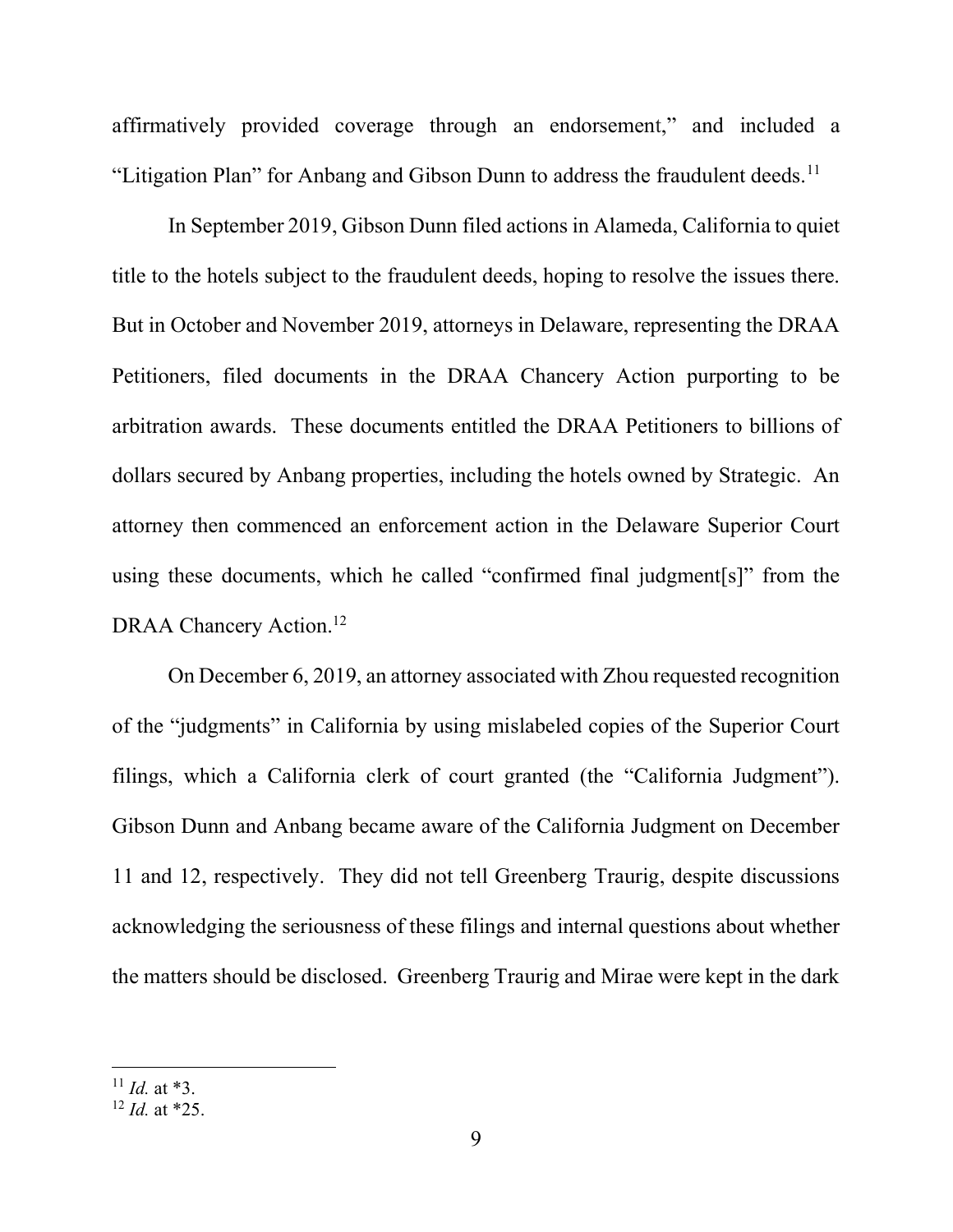about the vast majority of the litigation, as well as information Anbang and Gibson Dunn were accumulating on Zhou. When Gibson Dunn updated Greenberg Traurig about the quiet title actions for the fraudulent deeds, it did not mention the Delaware litigation or the California Judgment. Gibson Dunn did, however, report default judgments in the quiet title actions, appearing to resolve the problems with the hotels and the fraudulent deeds to the best of Mirae's knowledge. Gibson Dunn repeated this tactic with the Title Insurers.

The Title Insurers—based on their limited information—stated that they were prepared to remove the exceptions to title for the fraudulent deeds if a) the period when the defendants could appeal the quiet title default judgments expired, and b) the Seller confirmed in writing that no additional communication from any of the defendants or their counsel had been received. Greenberg Traurig also believed that, once the time for appeal expired, all title issues would be resolved. Based on this understanding, the parties planned to close at the end of March 2020.

In December 2019, the Buyer told the Seller that it was restarting its search for debt financing, and by mid-February 2020, the Buyer was ready to confirm the financing commitments. Gibson Dunn told Greenberg Traurig that all closing conditions should be met by March 15, 2020. Greenberg Traurig therefore suggested, and Gibson Dunn agreed to, April 1, 2020 as a target closing date. On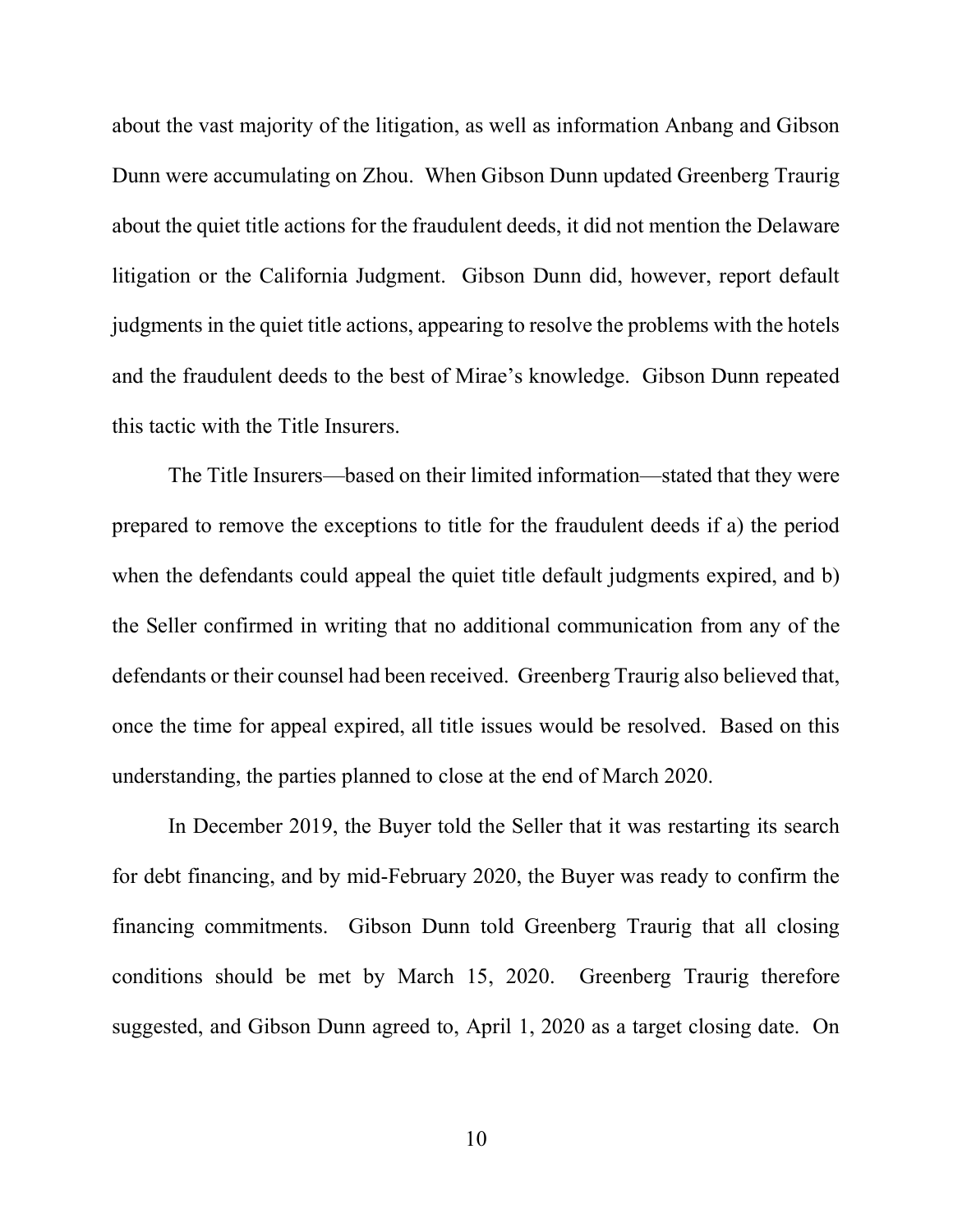February 18, 2020, the Buyer received the final versions of the financing documents from Goldman Sachs, Mirae's lead lender.

That same day, however, Goldman Sachs' counsel notified Gibson Dunn that Goldman Sachs had "become aware of a series of Delaware cases filed against Anbang that seem to relate to the Strategic portfolio" and sent Gibson Dunn the TRO application from the Delaware litigation (a TRO application that Gibson Dunn itself had filed).<sup>13</sup> Goldman Sachs asked for a call to understand better what appeared to Goldman to be new developments. Gibson Dunn refused. Meanwhile, the Seller gave formal notice to the Buyer that all conditions to closing would be satisfied as of March 15, so the parties should prepare for closing soon thereafter. Mirae and the Title Insurers—again, without knowledge of the extensive litigation—supported that schedule. Mirae proposed April 6, 2020, as the closing date.

On February 20, 2020, with committed financing ready to go, Mirae asked Goldman Sachs for the final wiring information and fee amounts. At this eleventhhour point, Goldman Sachs told Jones Lang Lasalle Americas, Inc. ("Jones Lang")— Mirae's financial advisor—about the Delaware cases. Jones Lang informed Mirae, and the process came to a halt. The commitment letters were not signed, and the signing was tentatively pushed off to February 24 for Mirae and the Lenders to

<sup>&</sup>lt;sup>13</sup> *AB Stable*, 2020 WL 7024929, at \*33 (quoting from the record).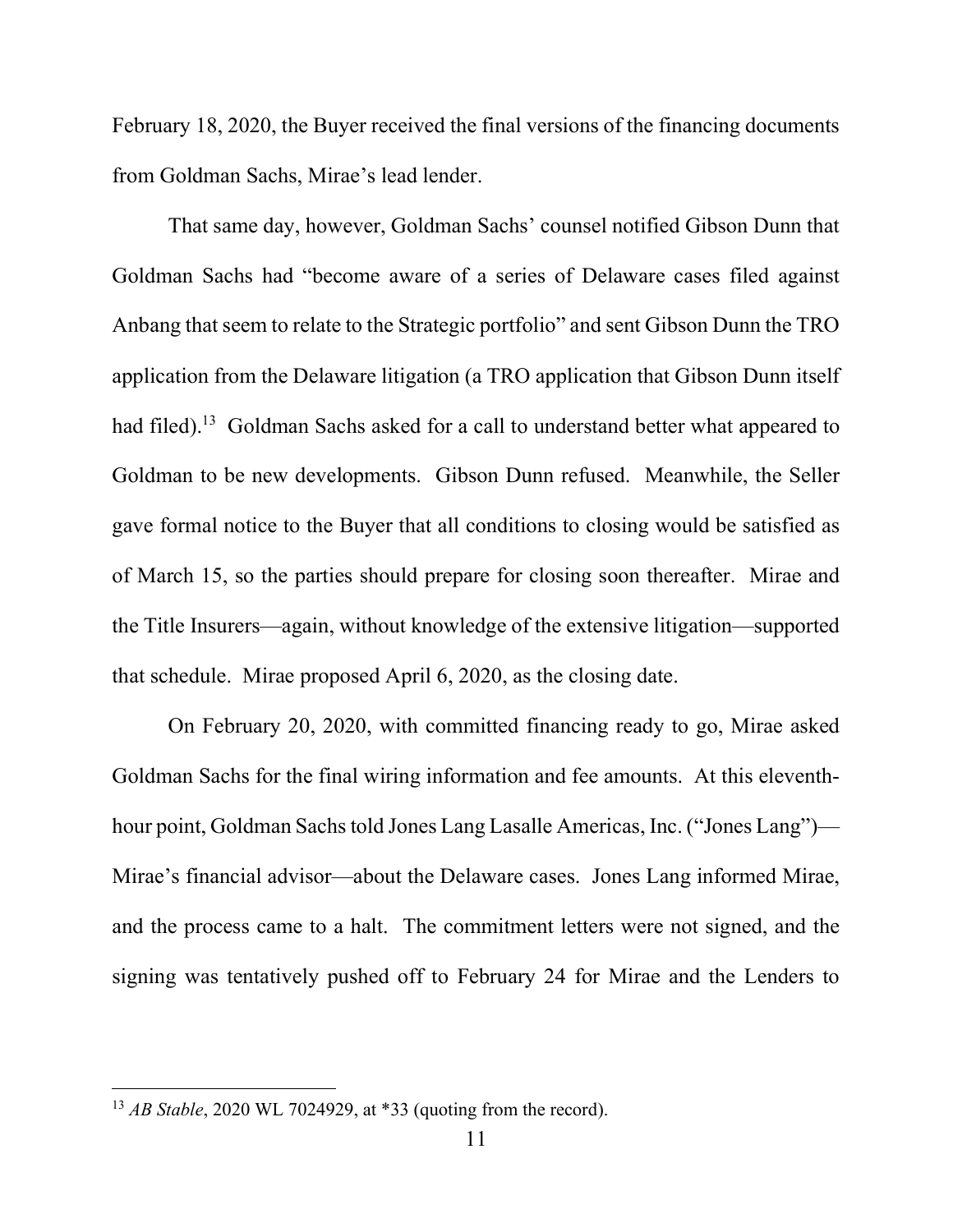investigate. Goldman Sachs also forwarded the litigation documents in its possession to Greenberg Traurig.

On a February 21, 2020 call with Greenberg Traurig and the Lenders' counsel, Gibson Dunn called the case a fraud based on a "bizarre trademark dispute" and characterized the Delaware proceedings as "insignificant" and "not a big deal."<sup>14</sup> Gibson Dunn obfuscated the connections between the litigation and the Transaction, even in the face of direct questioning.<sup>15</sup> Based on these representations, Greenberg Traurig and Mirae concluded that the Delaware and California litigation posed little to no risk to the Transaction.

Meanwhile, the COVID-19 pandemic arrived on the world stage. Market upheaval was setting in and on February 26, 2020, Goldman Sachs informed Mirae that committed financing was "off the table."<sup>16</sup> Strategic's hotel business also started to feel the effects of COVID-19 cancellations. On February 28, 2020, Greenberg Traurig found a letter filed in the Court of Chancery three days earlier, signaling that DLA Piper LLP was considering whether to enter an appearance in the DRAA

 $^{14}$  *Id.* at \*34.

<sup>&</sup>lt;sup>15</sup> "Kim asked Li to explain, telling him 'We also need to know ASAP if this is about the Strategic Portfolio.' Li responded evasively, saying 'We don't think there's anything that your side should be concern[ed] with.' Kim followed up: '[C]an we take it that, whatever it is, it is NOT about the Strategic Portfolio?' Li responded that the DRAA Chancery Action involved a 'fraudulent arbitration judgment falsified by some criminals regarding Anbang's use of the Anbang trademark in the US' and that Gibson Dunn would provide the 'necessary details.'" Id. (citations omitted).

 $^{16}$  *Id.* at \*35.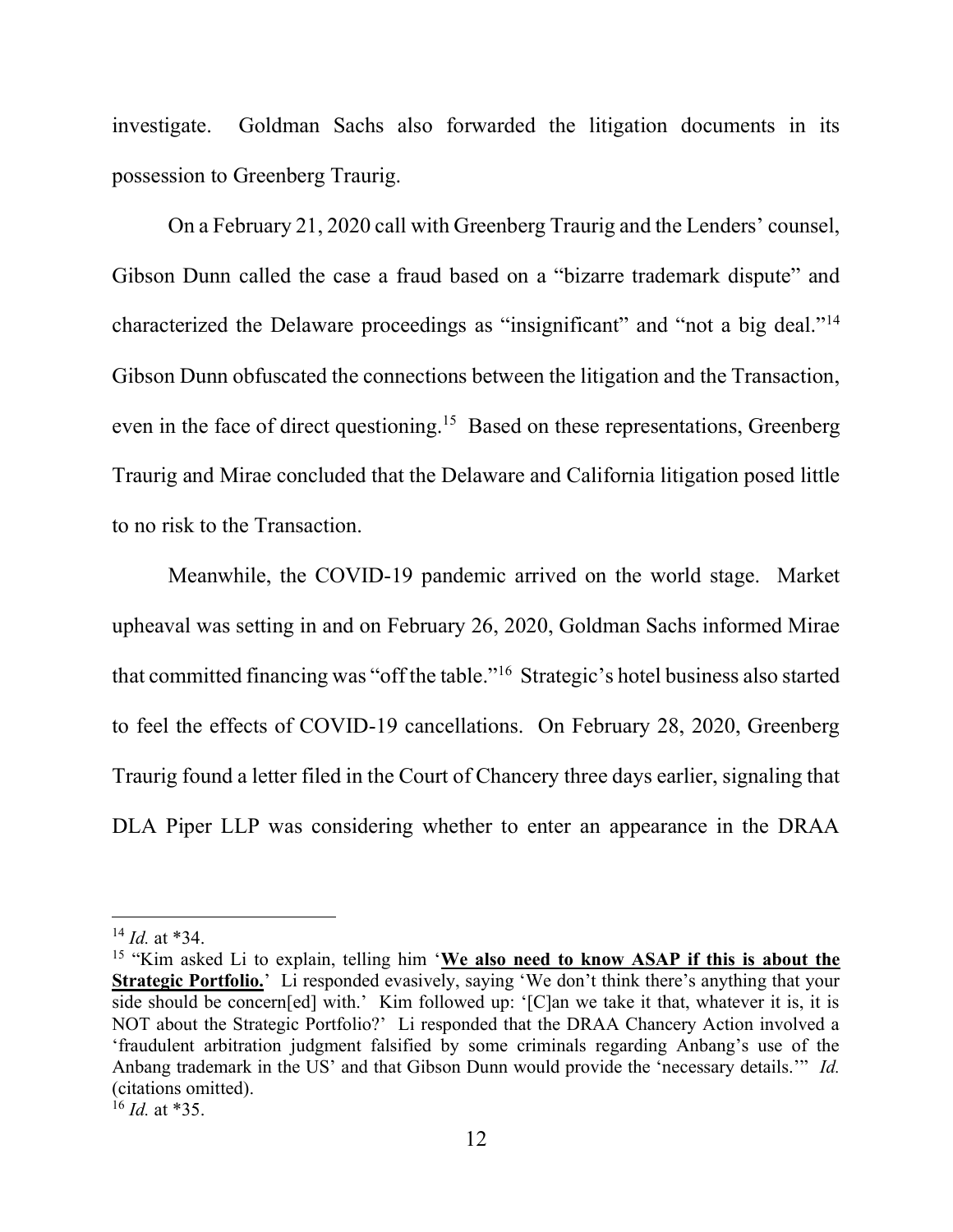Chancery Action. This letter from DLA Piper's lead Delaware attorney (the "DLA Letter") also gave Mirae and Greenberg Traurig reason to believe Anbang and Gibson Dunn had not been forthright about matters affecting the Transaction. As an example, it referred to the DRAA Agreement and other litigation with Zhou—which DLA Piper had determined Anbang had been not only aware of but involved in for years.

Anbang also already knew about the DLA Letter. It had filed a response in the DRAA Chancery Action, and "[f]or the first time, Anbang began to share [with the court] some of what it knew about Hai Bin Zhou and his associates . . . ."<sup>17</sup> In light of the DLA Letter, Mirae and Greenberg Traurig concluded that the risk posed by the Delaware litigation could not be evaluated without the DRAA Agreement. For weeks afterward, they sought a copy of the DRAA Agreement from Anbang, to no avail.

As the process stretched into March 2020, COVID-19 continued to wreak havoc on the market, and debt funding became unavailable. A bridge loan emerged as the only remaining option, but it was unclear whether one would be available. Some of the Lenders began to back away from negotiations, refusing to bid when Goldman Sachs sent around a term sheet. And market conditions were changing quickly—by the time a lender's internal committee approvals could be attained,

 $17$  *Id.* at \*38.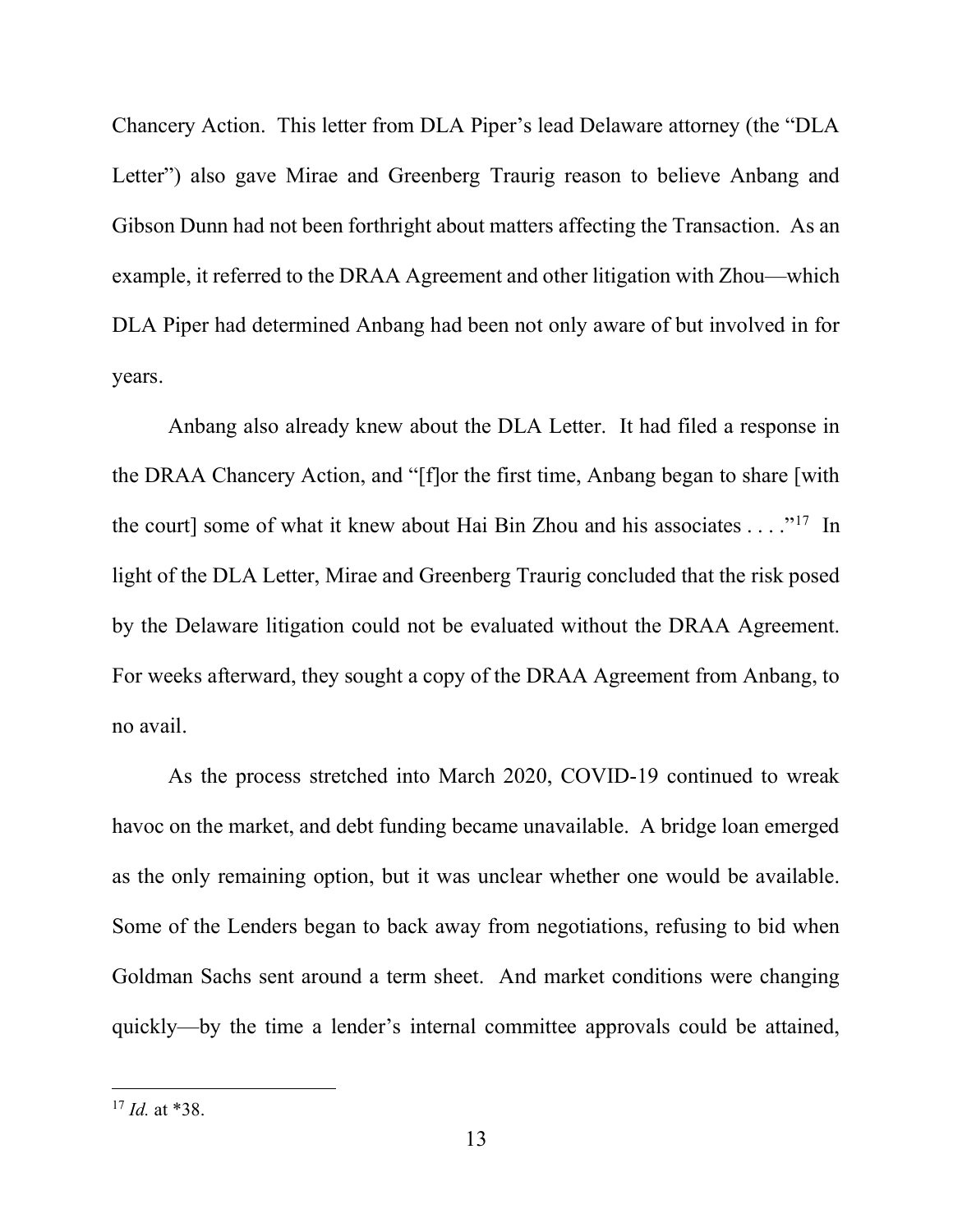terms were already outdated. Strategic's financial performance was also suffering due to decreases in travel, and its ability to refinance its debt in the ordinary course of business became uncertain. On March 24. 2020, Strategic temporarily closed two of the hotels. Other hotels operated in a "closed but open" fashion.<sup>18</sup>

Against this backdrop, Mirae proposed pushing closing by three months. Anbang insisted on closing before April 8, 2020. Alternatively, Anbang would accept a three-month delay on certain conditions: that Mirae (1) double its deposit; (2) agree that all closing conditions were either met or waived; (3) agree that no purchase price adjustments were required; (4) freeze the balance sheet date for calculating the estimated purchase price; and (5) compensate Anbang roughly \$400 million in funding costs. Separately, Gibson Dunn told Greenberg Traurig that Anbang was prepared to litigate the matter.

To Mirae, Anbang's counterproposal was so drastic it served as a rejection, and Mirae rejected Anbang's terms on the day they were proposed. Mirae's response also pointed out that by failing to disclose the Delaware and California litigation, the

 $18$  Id. at \*40. "The hotels stopped all food and beverage operations except for room service, which was limited to 'breakfast, lunch and dinner with no overnight operations.' The hotels shut down or limited all other amenities, including gyms, pools, spa and health club operations, recreational activities, club lounge operations, valet parking, retail shops, and concierge and bellhop services. Strategic slashed employee headcount, with over 5,200 full-time-equivalent employees laid-off or furloughed. The remaining employees saw their work weeks shortened, were encouraged to take vacation or paid time off, and had any pay increases deferred until further notice. Across many areas, [the] Seller reduced hotel operations to skeleton staffing. [The] Seller limited engineering coverage to safety and OSHA issues, and the Hotels' front desks assumed responsibility from call centers for all calls." Id. at \*75-76 (quoting the record) (citations omitted).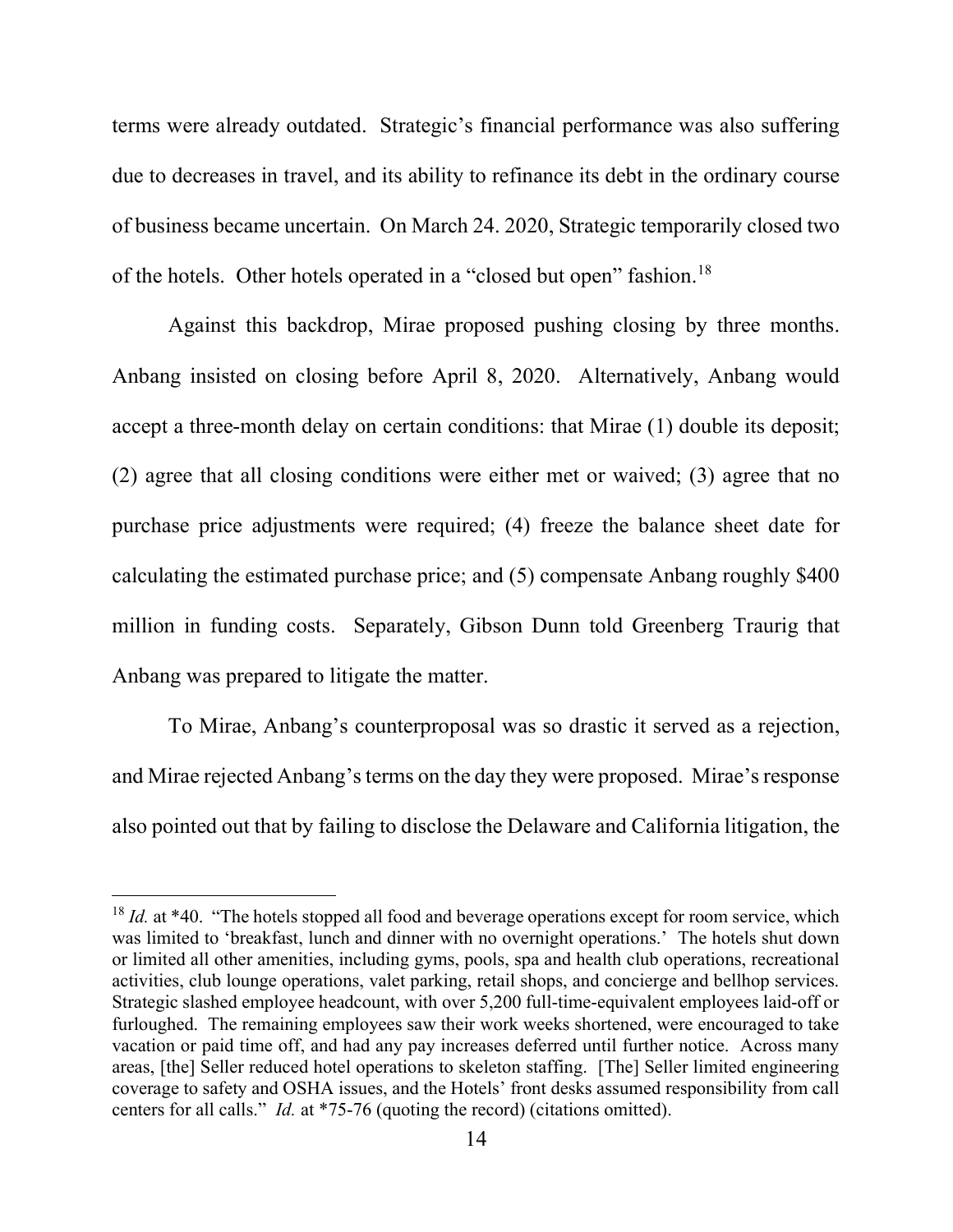Seller may have impacted the Title Insurers' willingness to provide title insurance a closing condition to the Transaction. Mirae again asked for a copy of the DRAA Agreement so that it could assess the risk of the Delaware cases. Anbang replied that it had complied with all disclosure obligations, said it did not possess the DRAA Agreement, and reiterated the threat of litigation. The Seller continued to seek financing through March and early April 2020, but the COVID-19 pandemic rendered the search futile.

Greenberg Traurig kept the Title Insurers informed about the developments as they occurred. One of Mirae's attorneys from Greenberg Traurig later testified that he knew a failure to disclose information about the Delaware and California litigation could risk the Buyer's coverage under a standard exclusion in title insurance policies for knowingly withholding information from an insurer. Gibson Dunn attorneys also communicated with the Title Insurers regularly in March and April 2020.

As the scheduled closing date (April 17, 2020) neared, Anbang and Gibson Dunn pushed to close on schedule while Mirae and Greenberg Traurig requested more time, given the unresolved problems. During this time, the parties' relationship became more adversarial. On April 2, 2020, Anbang informed Mirae of Strategic's actions in response to the COVID-19 pandemic, which included temporarily closing two hotels (one ahead of its normal seasonal closing), operating other hotels at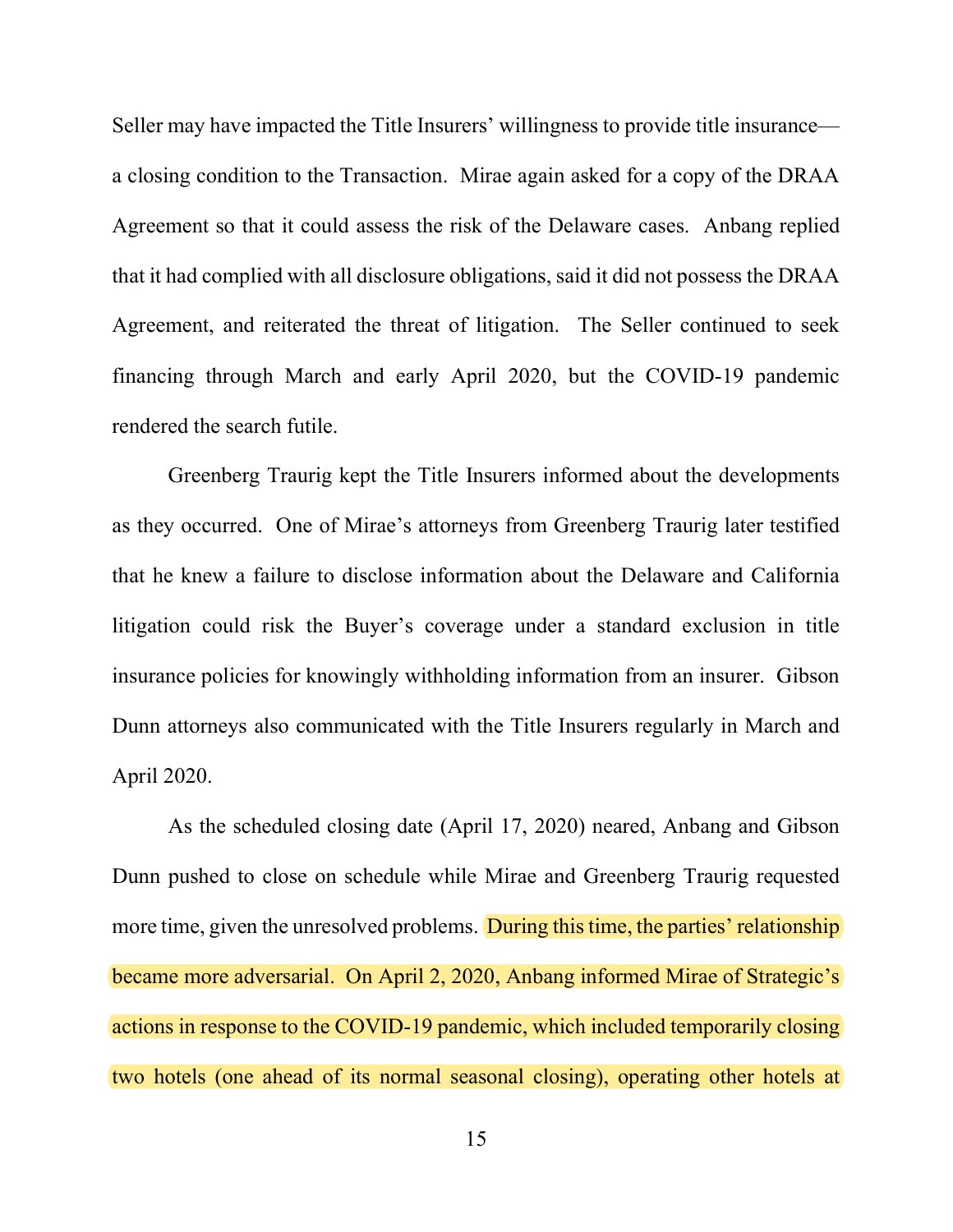reduced staffing, and pausing all non-essential capital spending.<sup>19</sup> Anbang asked for Mirae's consent, while maintaining that it was not required, nor could it have been reasonably withheld due to the pandemic.<sup>20</sup> Mirae responded that "[w]e are not, at this point, prepared to [consent], at least without further and more detailed information, as all of this is vital to the business that we have contracted to purchase."<sup>21</sup> Mirae also requested specific information, including "[t]he dates on which any hotels, F&B and other amenities were closed at each hotel."<sup>22</sup> The record does not show any response from Anbang.

On April 7, 2020, the Title Insurers informed Gibson Dunn that it was difficult to assess the risk that the DRAA Agreement posed. None of the Title Insurers had seen the document, and the group felt unable to provide an assessment without it. As the Title Insurers said: "We just do not know how to properly underwrite the risk without a copy of the [DRAA Agreement], which we understand is not able to be provided us, apparently pursuant to its terms."<sup>23</sup> Despite Anbang's position that the document was a fraud, the Title Insurers were concerned about potential provisions in the DRAA Agreement that could encumber or restrict the Seller's ability to sell the hotels.

- $^{21}$  *Id.*
- $^{22}$  Id.

<sup>&</sup>lt;sup>19</sup> App. to Opening Br. at A4757–58.

 $^{20}$  *Id.* at A4759-60.

<sup>&</sup>lt;sup>23</sup> *AB Stable*, 2020 WL 7024929, at \*41.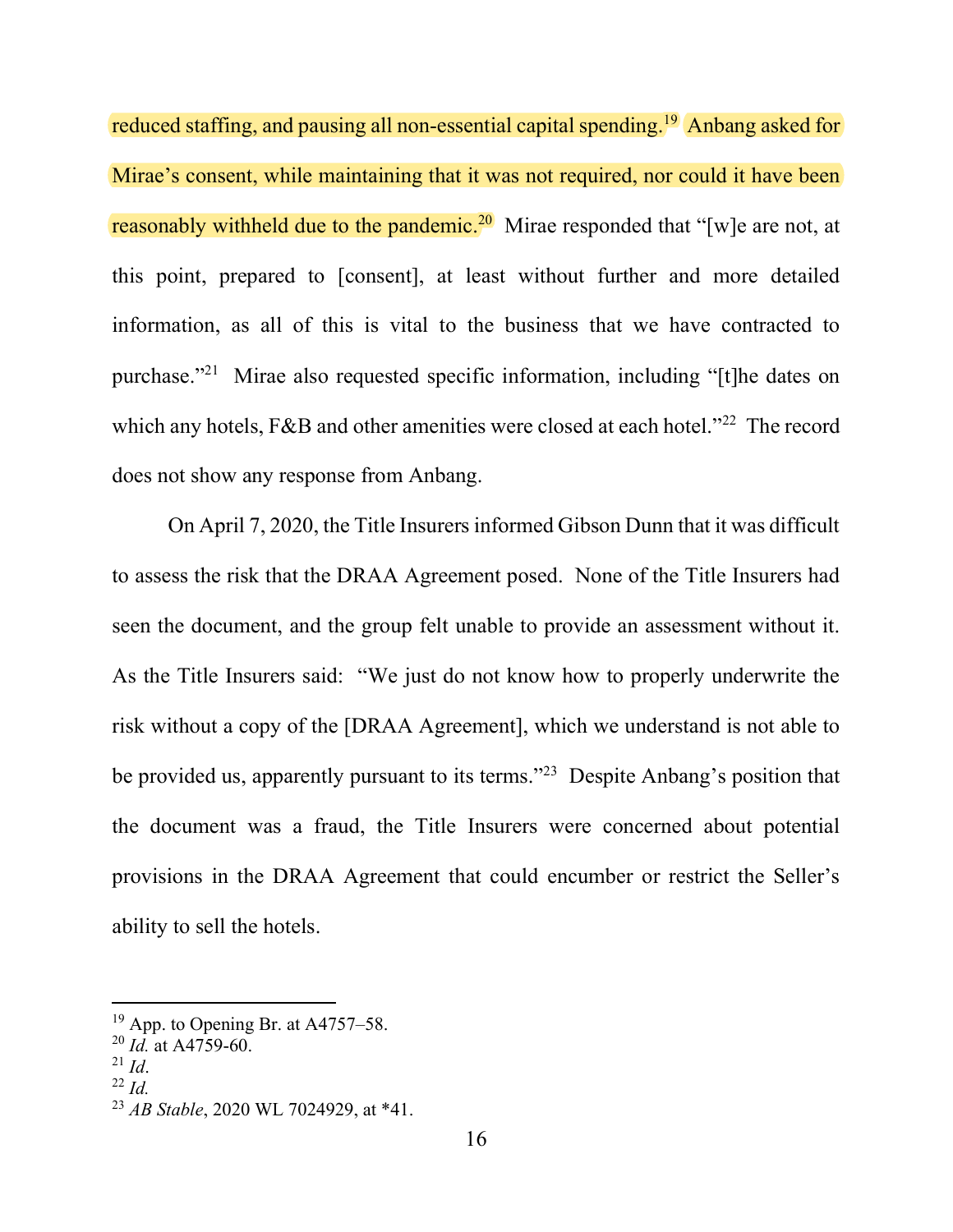On April 13, 2020, the Title Insurers issued title commitments for the hotels with an exception to coverage, the "DRAA Exception." The DRAA Exception excludes coverage for "[a]ny defect, lien, encumbrance, adverse claim, or other matter" stemming from or disclosed by the DRAA Agreement, the Delaware litigation, or the California Judgment.<sup>24</sup> The DRAA Exception was broad and excluded coverage for the fraudulent deeds.<sup>25</sup> On April 14, 2020, following the issuance of the title commitments, Anbang for the first time filed an emergency motion in the Court of Chancery to obtain a copy of the DRAA Agreement. The court granted the motion immediately.

On April 15, 2020, the Buyer gave formal notice that the Seller's representation that it and its subsidiaries possessed good and marketable title to all owned real property had not been satisfied. This, according to the Buyer, was a failure to satisfy a closing condition and the Seller's failure to cure would give the Buyer the right to terminate the Sale Agreement. On April 16, 2020, Anbang gave the DRAA Agreement to Mirae and the Title Insurers. For the first time, the Buyer and the Title Insurers had the complete DRAA Agreement.<sup>26</sup>

 $24$  App. to Opening Br. at A4866.

<sup>&</sup>lt;sup>25</sup> Id. at A1467 (Trial Tr. at 1257); App. to Reply Br. at B114.

<sup>&</sup>lt;sup>26</sup> The DRAA Agreement was sent in Chinese (as written), and Greenberg Traurig shortly thereafter obtained an English translation.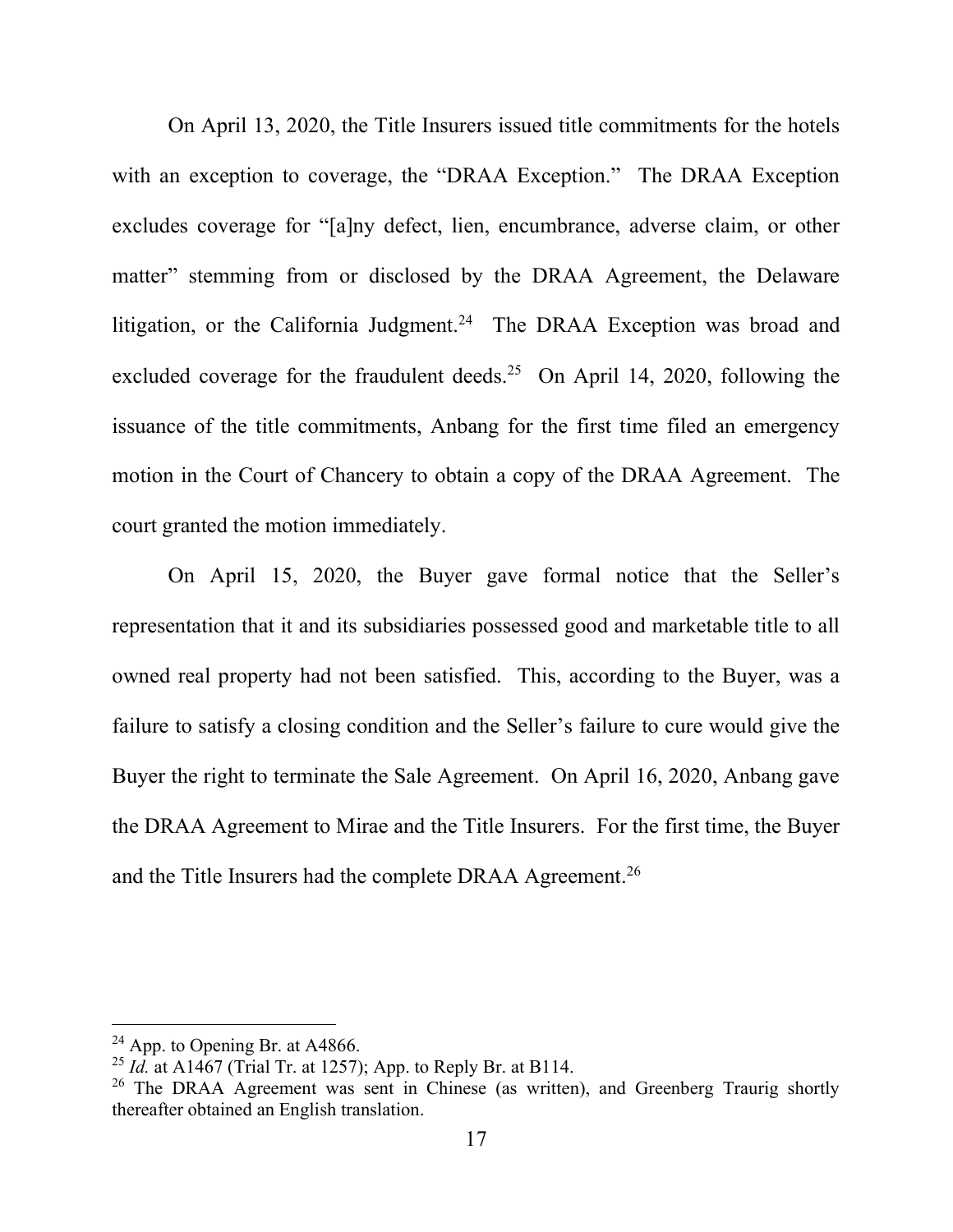On April 17, 2020, the scheduled closing date, the Buyer gave formal notice of default based on the inaccurate representation of good and marketable title, the Seller's failure to operate Strategic and its subsidiaries in the ordinary course of business, and five other inaccurate representations. The Seller's failure to satisfy closing conditions, according to the Buyer, meant that the Buyer was not obligated to close. The notice went on to say that, if the Seller did not cure the breaches by May 2, 2020, the Buyer could terminate the Sale Agreement. The Seller sent the Buyer a certificate affirming that its representations were accurate, and all closing conditions were satisfied. The Seller continued to argue that the Buyer was required to close and that failure to do so would constitute a willful breach of the Sale Agreement.

On April 22, 2020, Gibson Dunn sent another copy of the DRAA Agreement to the Title Insurers, pointing out issues with the document indicative of fraud, and sent a similar letter to Greenberg Traurig. Greenberg Traurig continued to ask Anbang and Gibson Dunn for information about the DRAA Agreement. Among other things, Greenberg Traurig noted that the DRAA Agreement seemed to implicate properties covered by the Sale Agreement and asked why the underlying litigation (and years of history with Zhou) was not disclosed when the fraudulent deeds first arose. Greenberg Traurig followed up with another set of questions on April 24, 2020, explaining that the answers would help Mirae evaluate Anbang's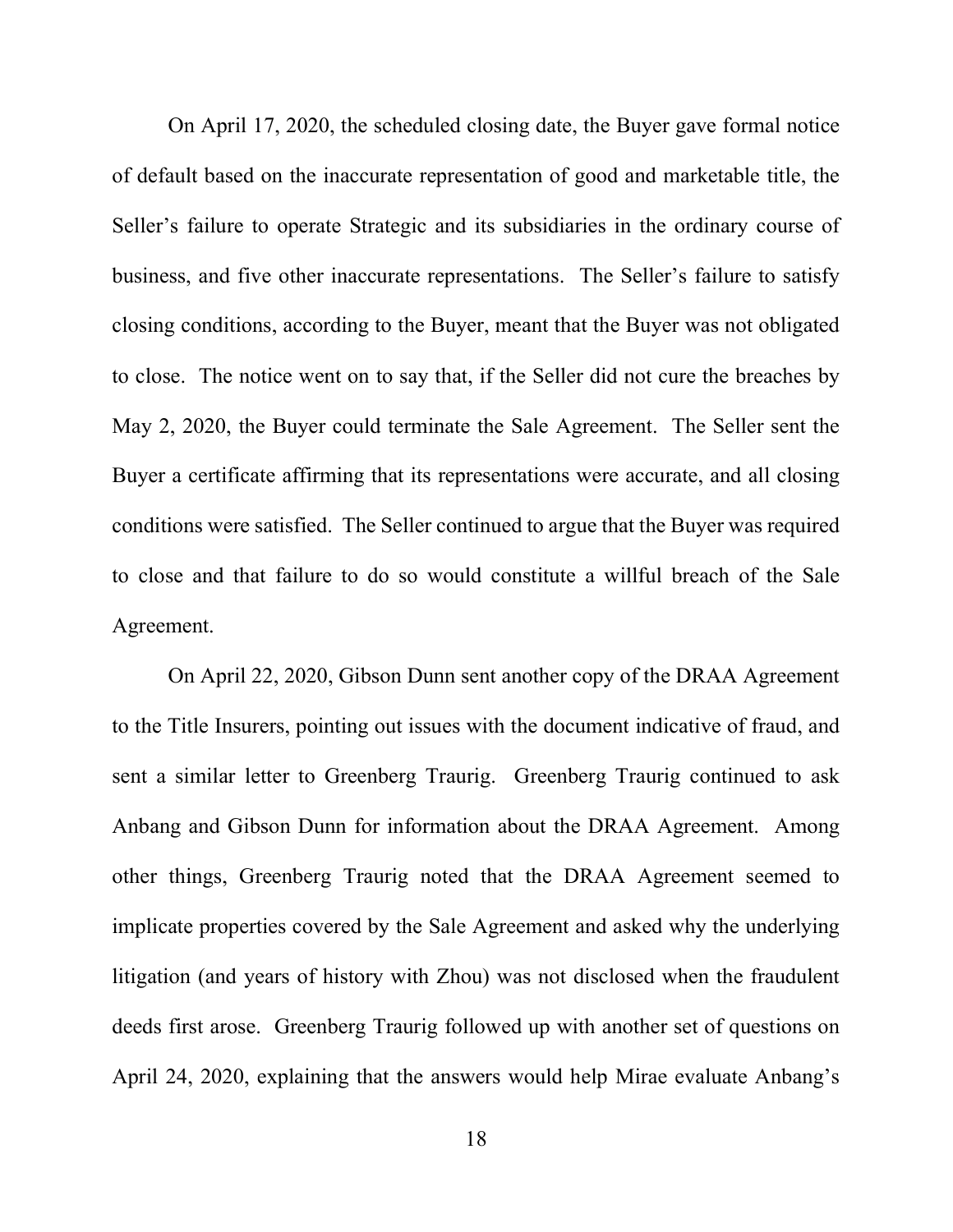position that the DRAA Agreement was not authentic and assess any title claims. Anbang did not respond.

Anbang and the Seller's eventual response, on April 27, 2020, was to file this action in the Court of Chancery. The Seller sought specific performance compelling the Buyer to perform under the Sale Agreement. In addition, the Seller claimed that the Buyer could have locked in financing prior to signing the Sale Agreement, but the Buyer had delayed seeking financing because it believed that it could obtain preferential rates and terms by waiting—despite the fact the Seller knew that the Buyer had repeatedly sought financing before February 2020. On May 3, 2020, the Buyer gave notice of termination of the Sale Agreement on the grounds that the Seller had failed to cure its breaches. Soon after, the Buyer filed counterclaims claiming that the Seller had failed to satisfy closing conditions, had breached express and implied contractual obligations, and had committed fraud.

The Court of Chancery held an expedited trial in August  $2020$ <sup>27</sup> In a posttrial opinion, the Court of Chancery concluded that the Seller breached the "Ordinary Course Covenant" of the Sale Agreement by making "extraordinary changes to its business" that "departed radically from the normal and routine operation of the Hotels and were wholly inconsistent with past practice."<sup>28</sup> The Court of Chancery

 $27$  We commend the Court of Chancery for its work in this case, and all the cases the court has addressed during the COVID-19 pandemic.

 $^{28}$  AB Stable, 2020 WL 7024929, at \*75-76.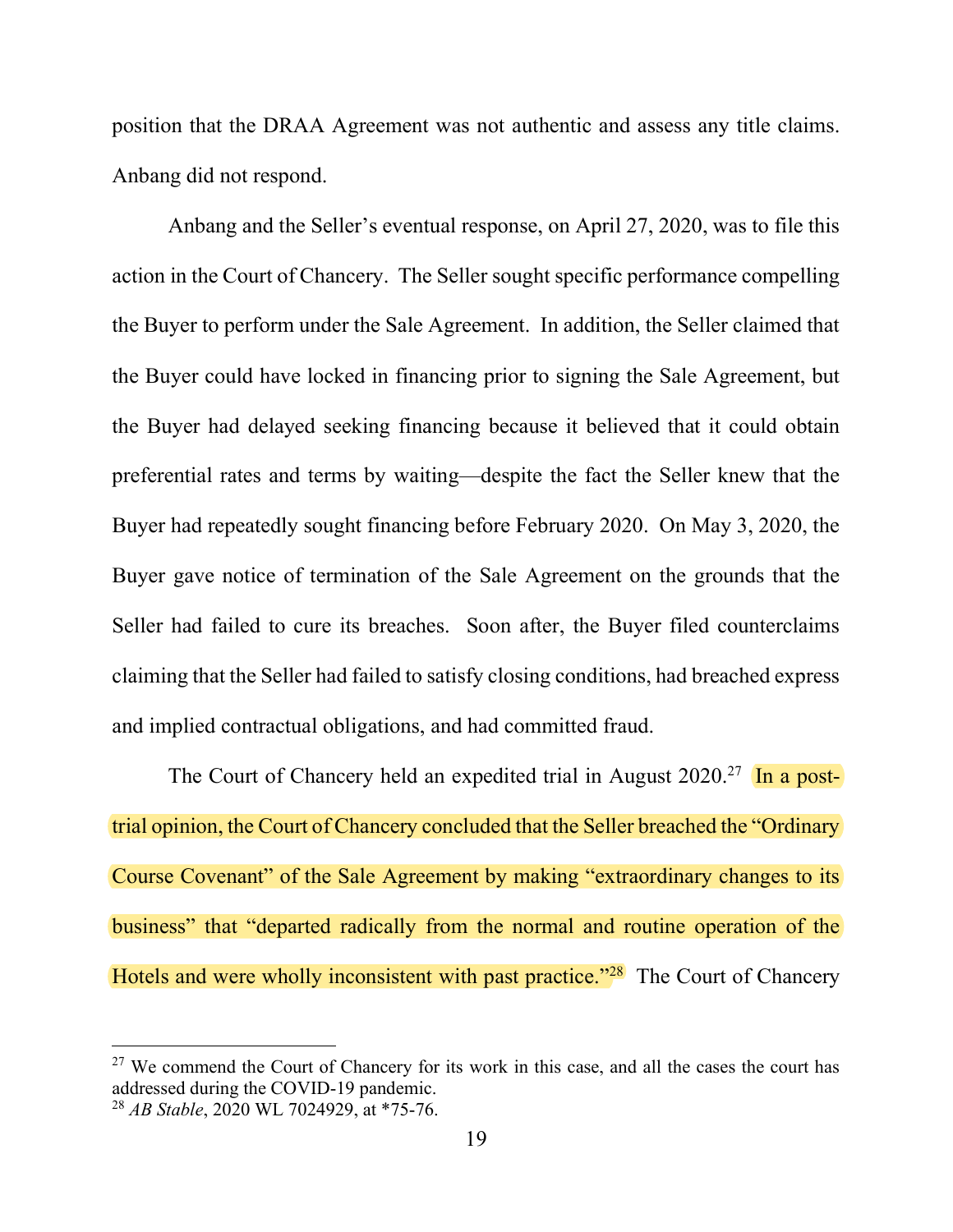first rejected the Seller's argument that the term "business" was limited to Strategic's business as an asset management firm. Because the Ordinary Course Covenant included references to the business of the Company and its subsidiaries, the court found that "business" included the day-to-day business of operating the hotels. The court's reading was informed by other parts of the same covenant which required the Seller to maintain commercially reasonable levels of assets such as food, furniture, toiletries, and other items required in hotel operations.

The court then turned to what it meant to conduct business "only in the ordinary course of business, consistent with past practice in all material respects."<sup>29</sup> For this, the Court of Chancery compared the Seller's changes to hotel operations in response to the pandemic to its routine operations, i.e., day-to-day practice before the pandemic. The court read the use of the adverb "only" in conjunction with the phrase "consistent with past practice" to mean that "the parties created a standard that looks exclusively to how the business has operated in the past."<sup>30</sup> Because the parties chose this standard, the court evaluated the Seller's operations before and after entering into the Sale Agreement without regard to "how other companies responded to the pandemic or operated under similar circumstances."<sup>31</sup> The court concluded that the Ordinary Course Covenant imposed an overarching and absolute

<sup>&</sup>lt;sup>29</sup> Id. at \*72 (quoting Sale Agreement  $\S$  5.1).

 $30$  *Id.* at \*70-71.

 $31$  Id.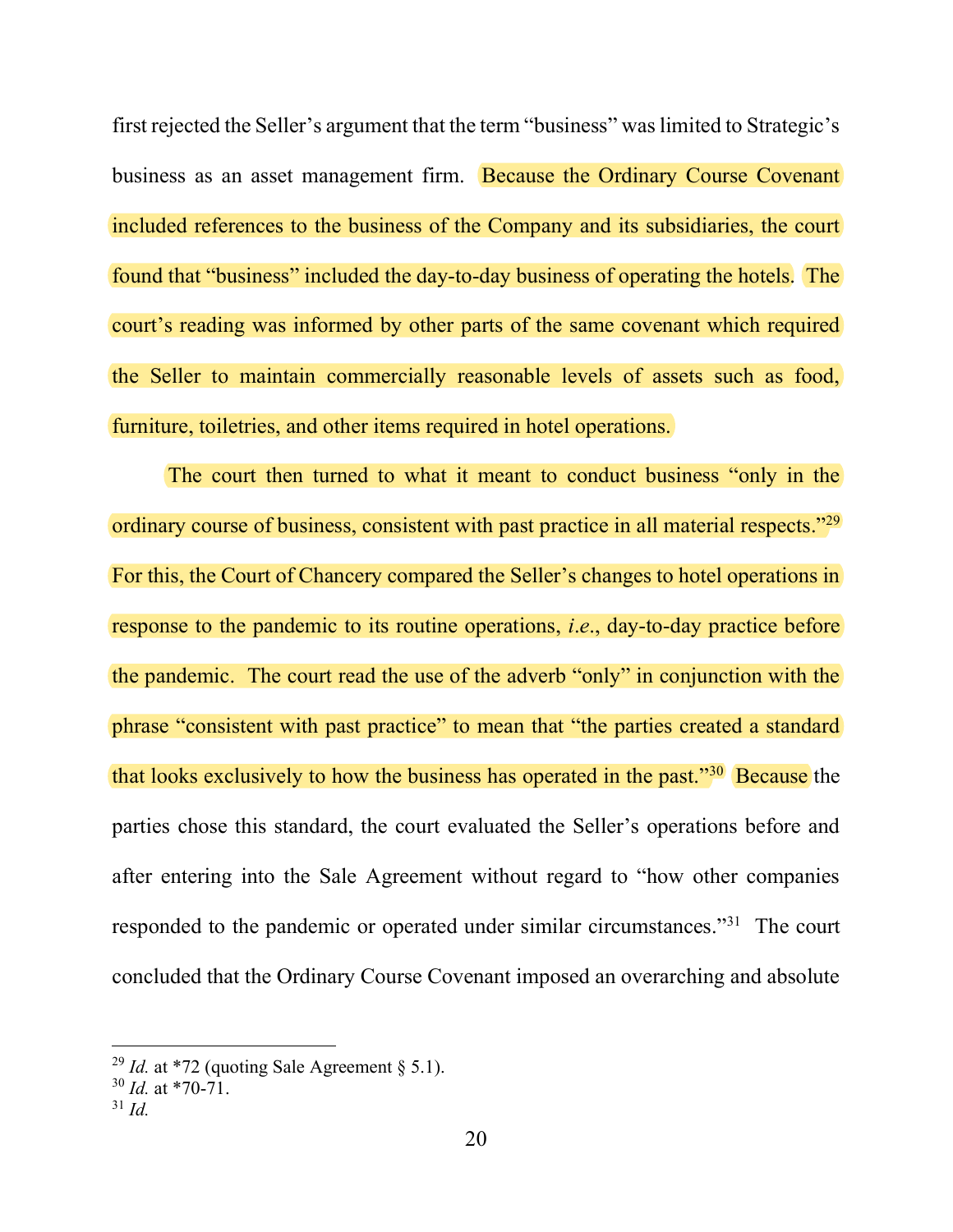obligation, and that it did not incorporate an Material Adverse Event ("MAE") exception. It found the changes the Seller had made "significantly altered the operation of the business" and "were wholly inconsistent with past practice," thereby breaching the Ordinary Course Covenant and allowing the Buyer to terminate the Sale Agreement.<sup>32</sup>

## II.

The Seller claims that the Court of Chancery erred when it concluded that the Seller breached the Ordinary Course Covenant. As the Seller's argument goes, the Ordinary Course Covenant allowed the Seller to operate in response to unforeseen events occurring between signing and closing. Thus, according to the Seller, acting in the ordinary course of business includes proportional changes in response to extraordinary circumstances—like the responses of other hotel owners in response to the pandemic. The Seller also argues that the parties allocated the risk of a pandemic to the Buyer through the MAE covenant. To harmonize the two covenants, the Seller says, the court should have recognized that the Ordinary Course Covenant permitted reasonable, industry-standard responses to systemic risks

 $32$  *Id.* at \*75-78. The termination provision of the Sale Agreement, referred to in the opinion as the "Temporal Termination Right," provided that if any condition to closing set forth in Article VII of the Sale Agreement was not satisfied by June 10, 2020, either party had the ability to terminate; if conditions that could only be satisfied at closing or the condition in § 7.3(c) were not satisfied at closing the termination date would be extended to September 10, 2020; and that these provisions held as long as the terminating party was not the "cause of the failure of the Closing to occur on or prior to such date[.]" Id. at \*99 (citing Sale Agreement  $\S 8.1(c)$ ).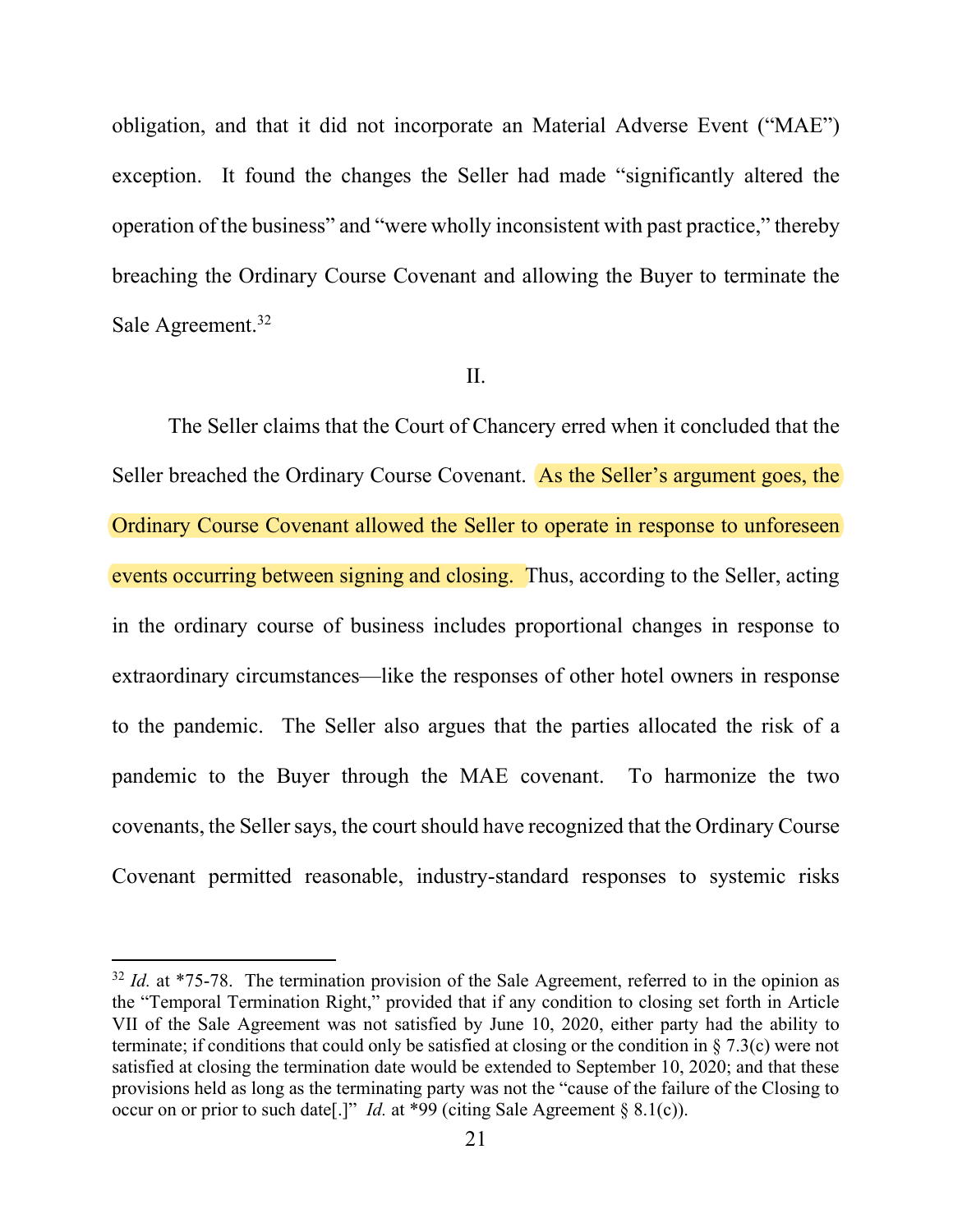allocated to the Buyer by the MAE provision. Not doing so, in the Seller's view, negated the risk allocation in the Sale Agreement. Finally, the Seller contends that any breach of the Ordinary Course Covenant was immaterial because the Buyer's denial would have been unreasonable, given that it was taking the same drastic actions to respond to the pandemic at its own properties. Also, according to Seller, the delay in notice was immaterial, because the Seller notified the Buyer of the changes to its hotel operations just two weeks after changing its operations to adjust to the pandemic.

The Buyer counters that the changes made to the hotels were far from ordinary or routine. Instead, the changes were a drastic departure from the past practices of its hotel operations, thereby breaching the Ordinary Course Covenant. According to the Buyer, the Ordinary Course Covenant's plain language required the Seller to continue normal and routine operations—as measured by its past practice without regard to the pandemic—or to give notice to the Buyer so the Buyer could decide whether to consent. The Ordinary Course Covenant, according to the Buyer, does not have any efforts-based qualification (e.g., "reasonable efforts" or "commercially reasonable efforts") nor a direction to compare the Seller's actions to those of others in the industry. As such, the Seller was required to act only in the ordinary course of business, as judged by its own historical practices and not in comparison to others in the hotel industry. The Buyer also contends that the Ordinary Course Covenant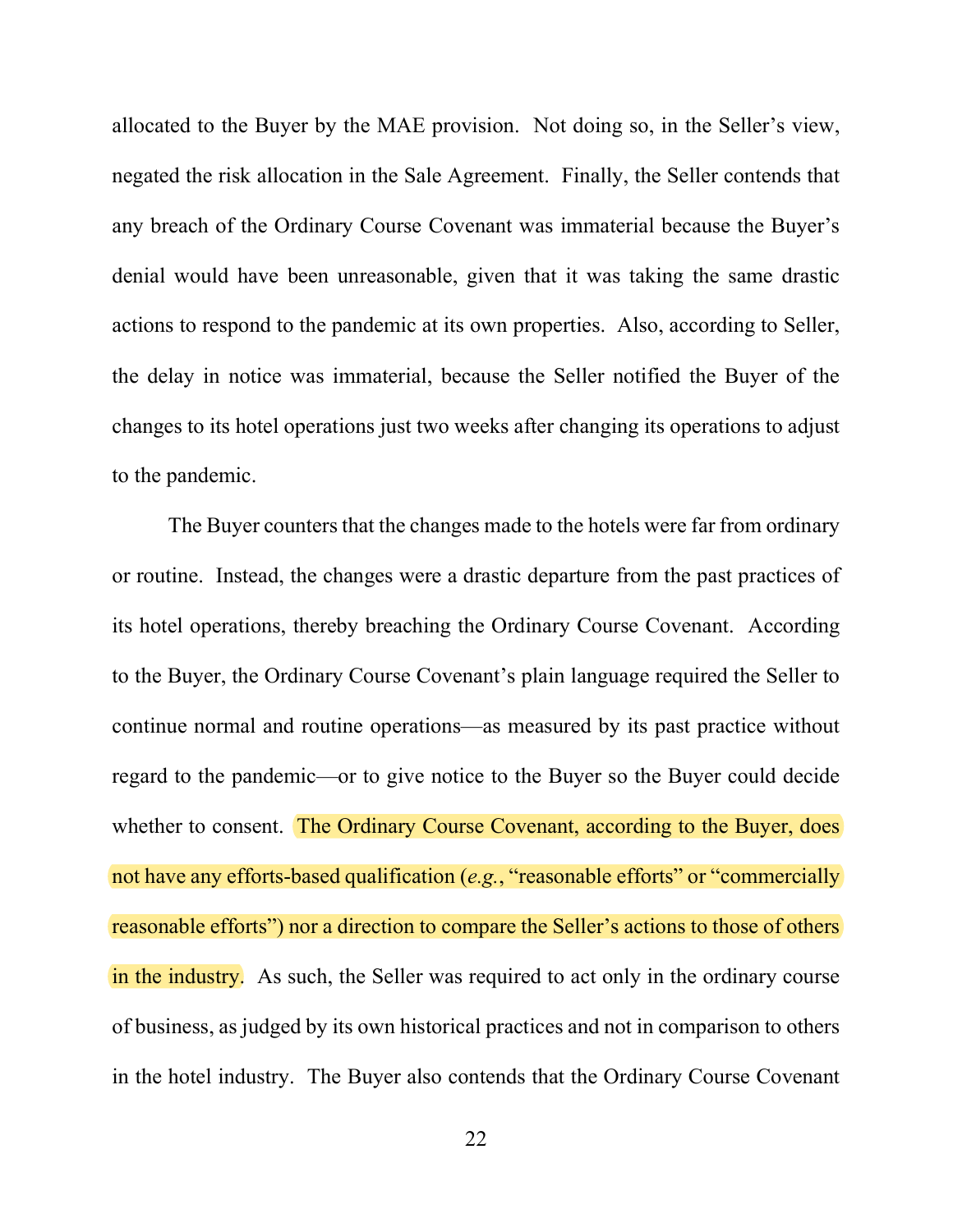and the MAE provision are separate contractual provisions, that serve different purposes, and the parties' other references to materiality in the contract indicate that they chose not to import the terms of one into the other.<sup>33</sup>

On appeal, "[w]e defer to the Court of Chancery's factual findings supported by the record, but review the Court of Chancery's contract interpretation de novo."<sup>34</sup>

Section 7.3(a) of the Sale Agreement (the "Covenant Compliance Condition") conditions the Buyer's obligation to close upon the Seller "hav[ing] performed in material respects all obligations and agreements and complied in all material respects with all covenants and conditions required by this Agreement to be performed or complied with by it prior to or at the Closing."<sup>35</sup> Thus, the question before the Court of Chancery was whether there was material noncompliance with a covenant or condition required by the Sale Agreement that allowed the Buyer to terminate the sale. The Ordinary Course Covenant—Section 5.1—provides that:

Except as otherwise contemplated by this Agreement or as set forth in Section 5.1 of the Disclosure Schedules, between the date of this

A.

<sup>&</sup>lt;sup>33</sup> The Buyer also points out that an MAE provision addresses the valuation of a business, not the methods of business operation controlled by the Ordinary Course Covenant. Answering Br. at 32 (citing AB Stable, 2020 WL 7024929, at \*74). The Buyer contends the notice requirement of the Ordinary Course Covenant supports this reading, as it ensures "that [the] Buyer has a say in any fundamental changes that [the] Seller wishes to make in response to such events." *Id.* at 34.

 $34$  Heartland Payment Sys., LLC v. InTEAM Assocs., LLC, 171 A.3d 544, 556-57 (Del. 2017). "When [those] factual findings are based on determinations regarding the credibility of witnesses, . . . the deference already required by the clearly erroneous standard of appellate review is enhanced." Cede & Co. v. Technicolor, Inc., 758 A.2d 485, 491 (Del. 2000).

<sup>&</sup>lt;sup>35</sup> App. to Opening Br. at A2950 (Sale Agreement  $\S$  7.3(a)).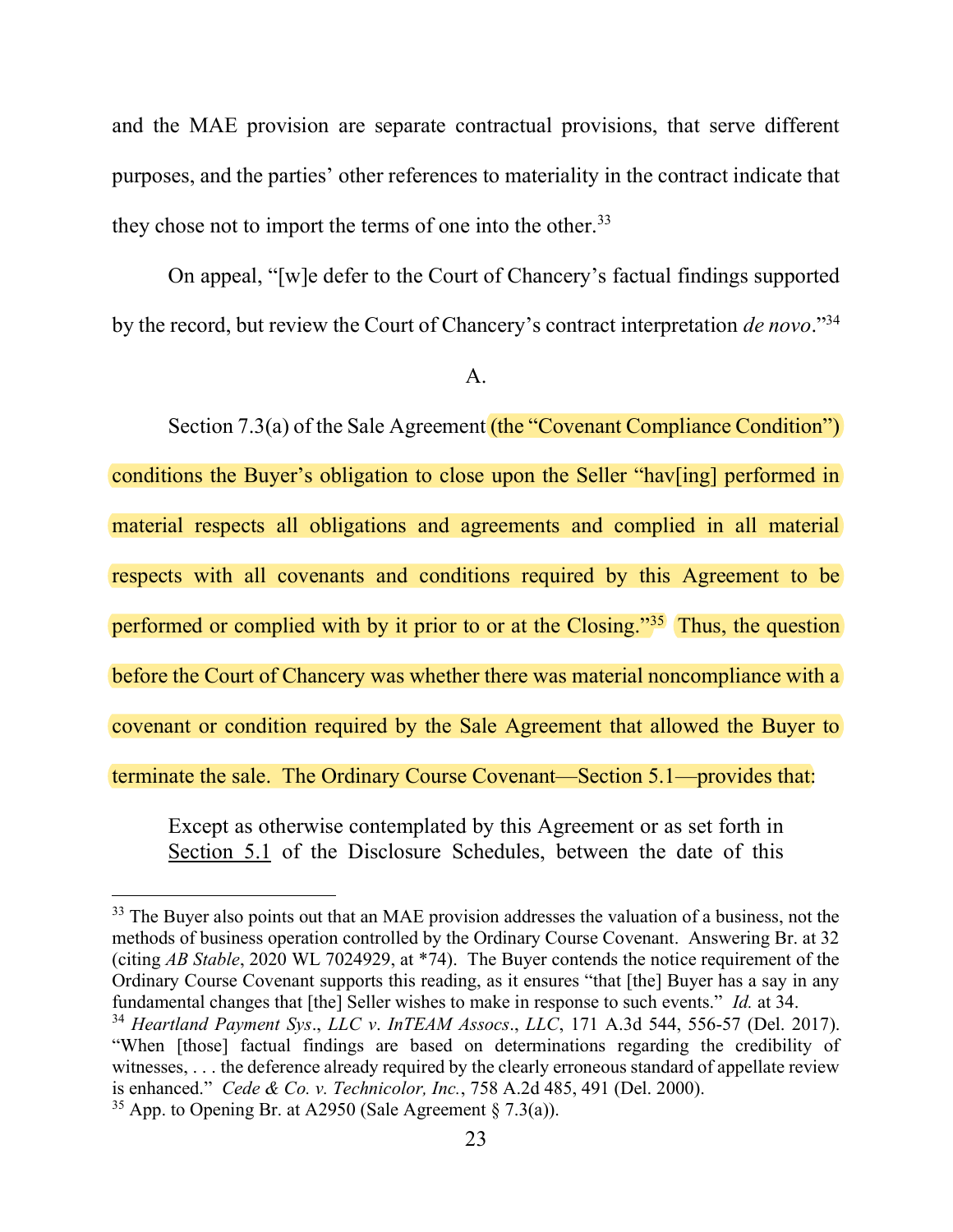Agreement and the Closing Date, unless the Buyer shall otherwise provide its prior written consent (which consent shall not be unreasonably withheld, conditioned or delayed), the business of the Company and its Subsidiaries shall be conducted only in the ordinary course of business consistent with past practice in all material respects, including using commercially reasonable efforts to maintain commercially reasonable levels of Supplies, F&B, Retail Inventory, Liquor Assets and FF&E consistent with past practice, and in accordance with the Company Management Agreements.<sup>36</sup>

As commonly understood, "ordinary" is defined as "[b]elonging to the regular or usual order or course of things; having a place in a fixed or regulated sequence; occurring the course of regular custom or practice; occurring in the course of regular custom or practice; normal; customary; usual."<sup>37</sup> Black's Law Dictionary defines "ordinary" as "[o]ccurring in the regular course of events; normal; usual."<sup>38</sup> When "ordinary" is used in conjunction with "course of business," Black's defines it as "[t]he normal routine in managing a trade or business. – Also termed ordinary course of business."<sup>39</sup> Delaware courts have interpreted "ordinary course" as "[t]he normal and ordinary routine of conducting business."<sup>40</sup>

 $36$  Id. at A2932-33 (Sale Agreement § 5.1). "F&B" refers to any subsidiary's interest in unexpired food and beverages located on company property, excluding liquor assets, and "FF&E" refers to any subsidiary's interest in assets such as furniture, fixtures, equipment, machinery, and other corporeal, movable company property. See id. at A2904 (Sale Purchase Agreement  $\S 1.1$ ).

 $37$  Ordinary, Oxford English Dictionary (2d ed. 1989), available at Oxford English Dictionary Online (last visited September 29, 2021).

<sup>38</sup> Ordinary, Black's Law Dictionary (11th ed. 2019).

 $39$  Course of Business, Black's Law Dictionary (11th ed. 2019); see Ivize of Milwaukee, LLC v. Compex Litig. Support, LLC, 2009 WL 1111179, at \*8 (Del. Ch. Apr. 27, 2009) ("Black's Law Dictionary defines 'usual' as '1. Ordinary; customary. 2. Expected based on previous experience[.]'").

<sup>&</sup>lt;sup>40</sup> Cooper Tire & Rubber Co. v. Apollo (Mauritius) Hldgs. Pvt. Ltd., 2014 WL 5654305, at  $*17$ (Del. Ch. Oct. 31, 2014) (alteration in original) (quoting Ivize, 2009 WL 1111179, at \*9); accord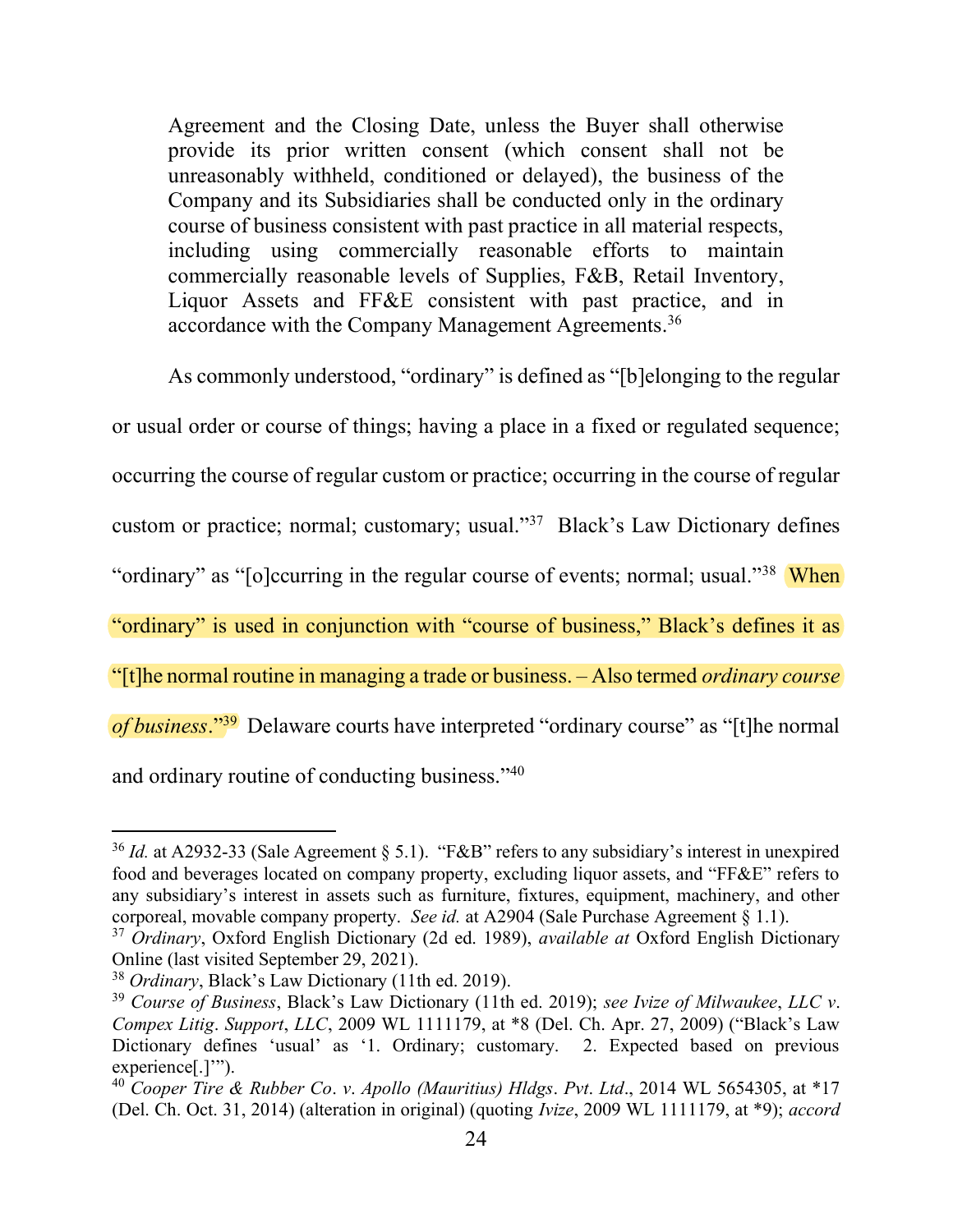On appeal, the Seller tries to limit the Ordinary Course Covenant to the "moral hazard" problem—misconduct by a seller such that what a buyer purchases is not what it gets. $\frac{41}{1}$  But ordinary course covenants are not so narrowly applied. While they do protect against a seller's misconduct between signing and closing, the covenant in general prevents sellers from taking any actions that materially change the nature or quality of the business that is being purchased, whether or not those changes were related to misconduct. $42$ 

As a factual matter, the Court of Chancery found that although the COVID-

19 pandemic "warranted [the Seller's] changes" and the changes were "reasonable"

from a financial and practical standpoint, the "extraordinary" changes nevertheless

Snow Phipps Grp., LLC v. KCAKE Acquisition, Inc., 2021 WL 1714202, at \*38 (Del. Ch. Apr. 30, 2021); Anschutz Corp. v. Brown Robin Capital, LLC, 2020 WL 3096744, at \*11 (Del. Ch. June 11, 2020); Project Boat Hldgs. LLC v. Bass Pro Grp., LLC, 2019 WL 2295684, at \*20 & n.196 (Del. Ch. May 29, 2019).

<sup>&</sup>lt;sup>41</sup> See ChyronHego Corp. v. Wight, 2018 WL 3642132 (Del. Ch. July 31, 2018) (financial manipulation); Ivize of MilwaukeeLLC v. Compex Litig. Support, LLC, 2009 WL 1111179 (Del. Ch. Apr. 27, 2009) (looting).

 $42$  See Anschutz, 2020 WL 3096744, at  $*11$  ("These representations are common in transaction agreements and are included to reassure a buyer that the target company has not materially changed its business or business practices during the pendency of the transaction."); Akorn, Inc. v. Fresenius Kabi AG, 2018 WL 4719347, at \*83 (Del. Ch. Oct. 1, 2018), aff'd, 198 A.3d 724 (Del. 2018) ("Parties include ordinary-course covenants in transaction agreements to add an additional level of protection for the buyer beyond the Bring-Down Condition and help ensure that 'the business [the buyer] is paying for at closing is essentially the same as the one it decided to buy at signing . . . ." (alteration in original) (citation omitted)); ABA Mergers & Acqs. Comm., *Model* Merger Agreement for the Acquisition of a Public Company 177 (2011) ("The buyer has a strong interest in assuring that, at closing, the target's business will be substantially the same as it was on the date the merger agreement was signed. To do so, the buyer typically attempts to negotiate covenants to maintain the status quo.").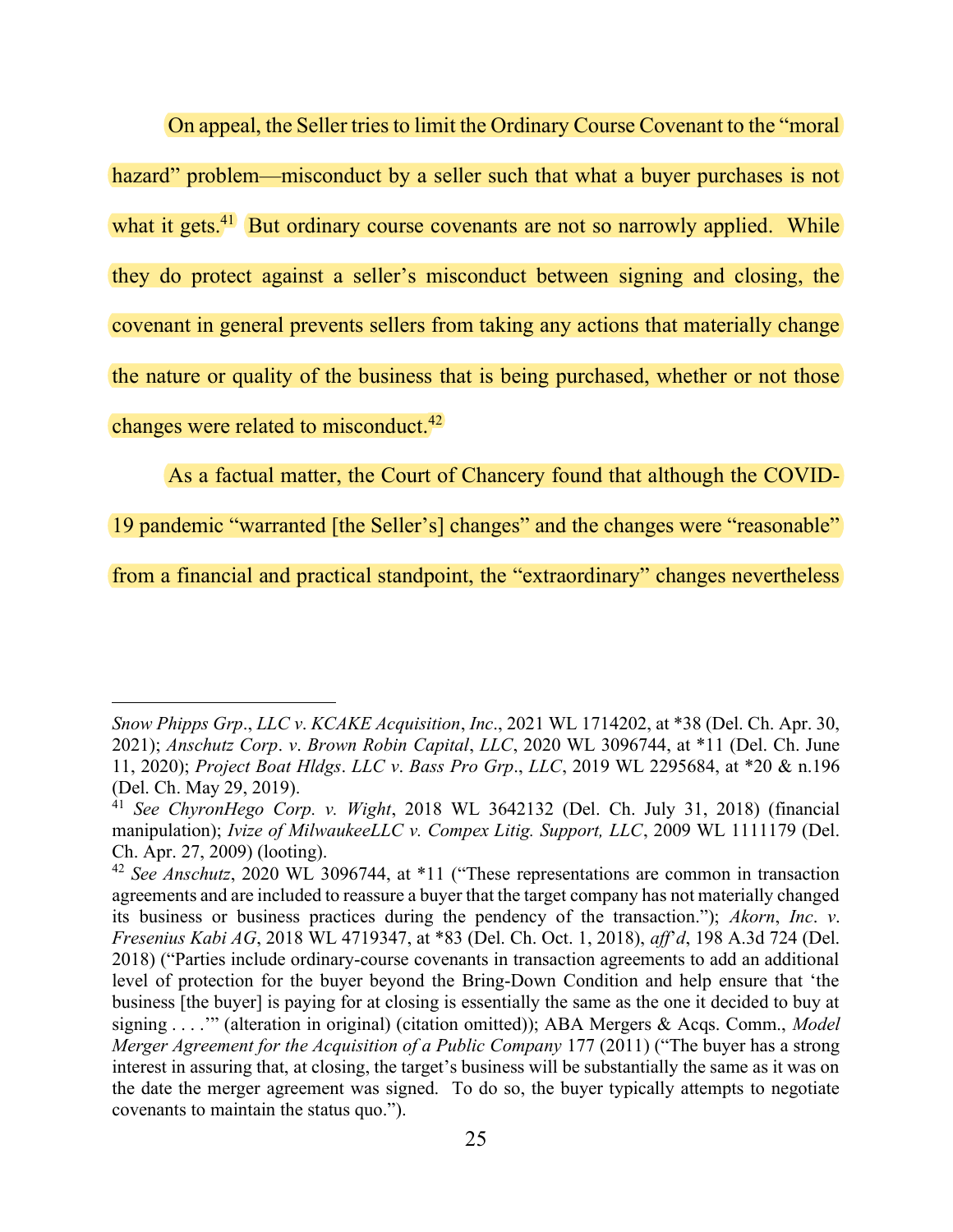## materially deviated from routine business operations.<sup>43</sup> Among the

"[o]verwhelming evidence"<sup>44</sup> at trial, the court found:

- "Strategic closed two of the Hotels entirely and limited operations at the other thirteen severely."<sup>45</sup> By closing one of the hotels, Strategic extended its normal seasonal closure by two months. The other hotel's closure was unprecedented.<sup>46</sup>
- The other thirteen hotels operated as "closed but open"<sup>47</sup> and ceased all food and beverage operations except room service, which was also limited. They also "shut down or limited all other amenities, including gyms, pools, spa and health club operations, recreational activities, club lounge operations, valet parking, retail shops, and concierge and bellhop services."48
- Strategic laid-off or furloughed over 5,200 full-time-equivalent employees. Remaining employees' work weeks were truncated, and the employees were encouraged to take vacation or paid time off. Any employee raises were deferred until further notice.
- Many Strategic hotels operated with minimal staffing, and engineering coverage was limited to safety and OSHA issues. "[T]he Hotels' front desks assumed responsibility from call centers for all calls."<sup>49</sup>
- Strategic also minimized spending on marketing and capital expenditures.<sup>50</sup> The Seller's expert on the hospitality industry testified that Strategic's marketing expenses decreased year-over-year by 33.1%, 76.4%, and 69% in March, April, and May 2020.<sup>51</sup>

- $^{44}$  Id.
- <sup>45</sup> Id.
- $46$  *Id.*
- $^{47}$  Id.
- $^{48}$  *Id.*
- $^{49}$  *Id.* at \*76.
- $50$  Id.  $51$  Id.

<sup>43</sup> AB Stable, 2020 WL 7024929, at \*75.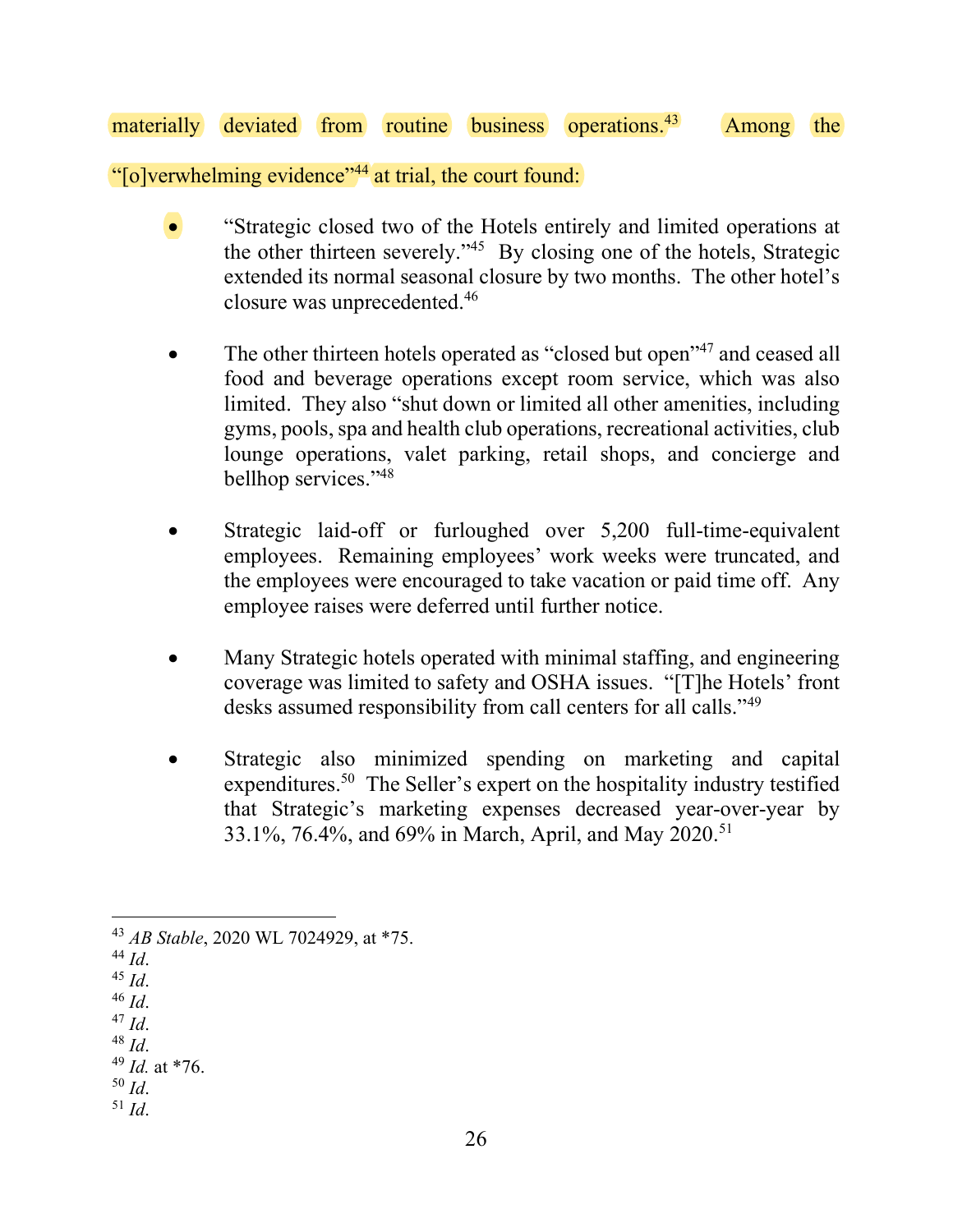Strategic's "changes departed radically from the normal and routine operation of the Hotels and were wholly inconsistent with past practice."<sup>52</sup> Strategic's top executive admitted that by April 23, 2020, Strategic's changes to its business operations were "major" and "material" compared to past practice.<sup>53</sup> Both the Buyer's and the Seller's hospitality industry experts opined that the changes made in response to the pandemic were unprecedented.<sup>54</sup>

On appeal, the Seller claims it was justified in taking reasonable, industryconsistent steps to preserve the business in response to the COVID-19 pandemic. There are two problems with this argument. First, the parties did not choose the actions of industry participants as the yardstick to measure the Seller's actions, in a pandemic or outside of one. The covenant in this case required the Seller to operate "only in the ordinary course of business, consistent with past practice in all material respects." As the Court of Chancery correctly found, the requirement that the Seller operate only in the ordinary course and consistent with past practice in all material respects means that its compliance is measured by its operational history, and not that of the industry in which it operates.<sup>55</sup> And second, the covenant is absolute—it

 $52$  Id.

 $53$  Id.

<sup>&</sup>lt;sup>54</sup> In a footnote, Anbang argues that some of these changes took place after it sought consent, and therefore the trial court erred in including those changes in the materiality analysis. Opening Br. at 42 n.9. But Mirae had already refused to consent when asked and Anbang continued to make changes, knowing it did not have consent to make the changes.

<sup>&</sup>lt;sup>55</sup> See Snow Phipps, 2021 WL 1714202, at \*38 ("Where an ordinary course provision includes the phrase 'consistent with past practice' or a similar phrase, however, the court evaluates [how the specific seller has operated]."); see also Guhan Subramanian & Caley Petrucci, *Deals in the Time* of Pandemic, 121 Colum. L. Rev. 1405, 1419-20 (2021) ("In the absence of the 'consistent with past practice' language, a court may apply an objective standard of ordinary course, looking to the operations of other similar companies in the industry during the preclosing period, rather than a subjective standard of the seller's practices *prior to* the preclosing period." (footnote omitted)); *id.*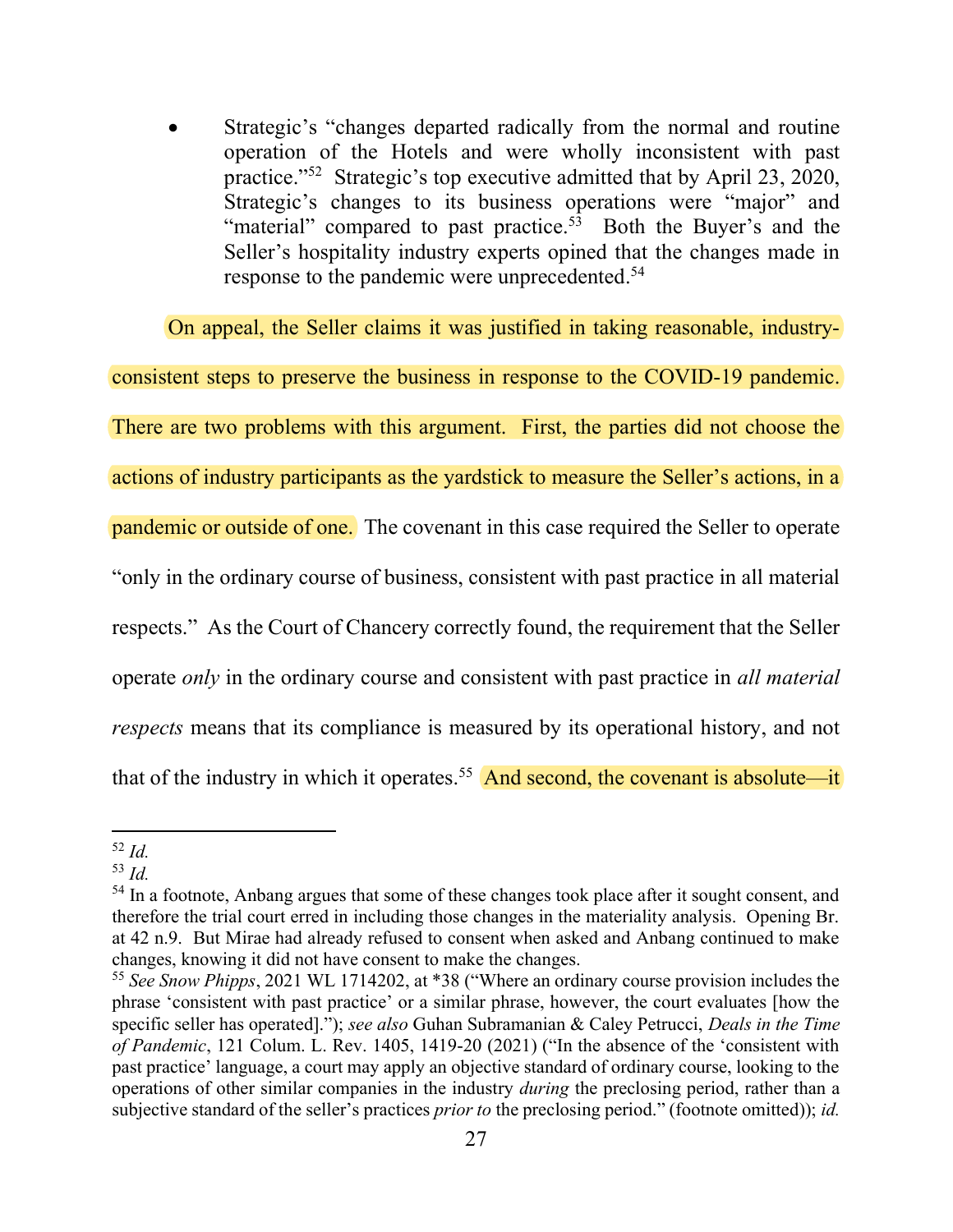does not have a reasonableness qualifier.<sup>56</sup> The parties included commercially reasonable efforts qualifiers elsewhere in the contract, even in the same sentence making the absence in the relevant part of the covenant all the more conspicuous.<sup>57</sup> Looking to the actions of other hotels in the industry to judge pandemic response is more analogous to a commercially reasonable efforts provision.<sup>58</sup> The plain

at 1419 ("A requirement to run the business consistent with past practice is generally more stringent, giving the seller less flexibility than a covenant that does not include this requirement."); see also ABA Mergers & Acqs. Comm., Model Merger Agreement for the Acquisition of a Public Company 180 (2011) (explaining that a "target might object to the limitation 'consistent with past practices,' particularly when its business has been changing in recent periods or where its business or its industry is troubled or is growing rapidly."). Anbang contends the Court of Chancery's reading reads "ordinary course of business" out of the provision, creating impermissible surplusage. Reply. Br. at 12-13 (citing AB Stable, 2020 WL 7024929, at \*161). But the Court of Chancery extensively discussed how certain actions could fall outside the "ordinary course of business" even if they were "consistent with past practice," in cases of fraud and misrepresentation. AB Stable, 2020 WL 7024929, at \*154-55 n.242. The plain language of "consistent with past practice" is that it further modifies "ordinary course of business"—both "only" and "consistent with past practice" give meaning to the "ordinary course of business." *Id.* at \*161.

<sup>&</sup>lt;sup>56</sup> Cooper Tire, 2014 WL 5654305, at \*15 (finding that the obligation to "conduct [the company's] business in the ordinary course of business consistent with past practice" "imposes an unconditional obligation"); see also Subramanian & Petrucci, note 55, at 1420; Kling, Nugent & Dyke, Negotiated Acquisitions of Companies, Subsidiaries & Divisions, § 13.03 n.6 (2021) ("Second, serious consideration should be given either to arguing for an *efforts* standard in the ordinary course covenant or specific exceptions to the covenant for post-signing extraordinary events which might render compliance impossible for the seller.").

<sup>&</sup>lt;sup>57</sup> App. to Opening Br. at A2933 (Sale Agreement  $\S 5.1$ ) (requiring use of "commercially reasonable efforts to maintain commercially reasonable levels of Supplies, F&B, Retail Inventory, Liquor Assets and FF&E consistent with past practice, and in accordance with the Company Management Documents"); id. ("The Seller shall cause the Company and its Subsidiaries to use their respective commercially reasonable efforts to preserve intact in all material respects their business organization and to preserve in all material respects the present commercial relationships with key Persons with whom they do business.").

 $58$  In *Akorn*, this Court looked to "a generic pharmaceutical company" to determine what Akorn was required to do under an ordinary course covenant which required "commercially reasonable efforts." Akorn, 2018 WL 4719347, at \*84, \*88. Anbang asks us to do the same thing with respect to "[l]uxury hotels around the country"—without the benefit of a commercially reasonable efforts qualifier. Opening Br. at 33.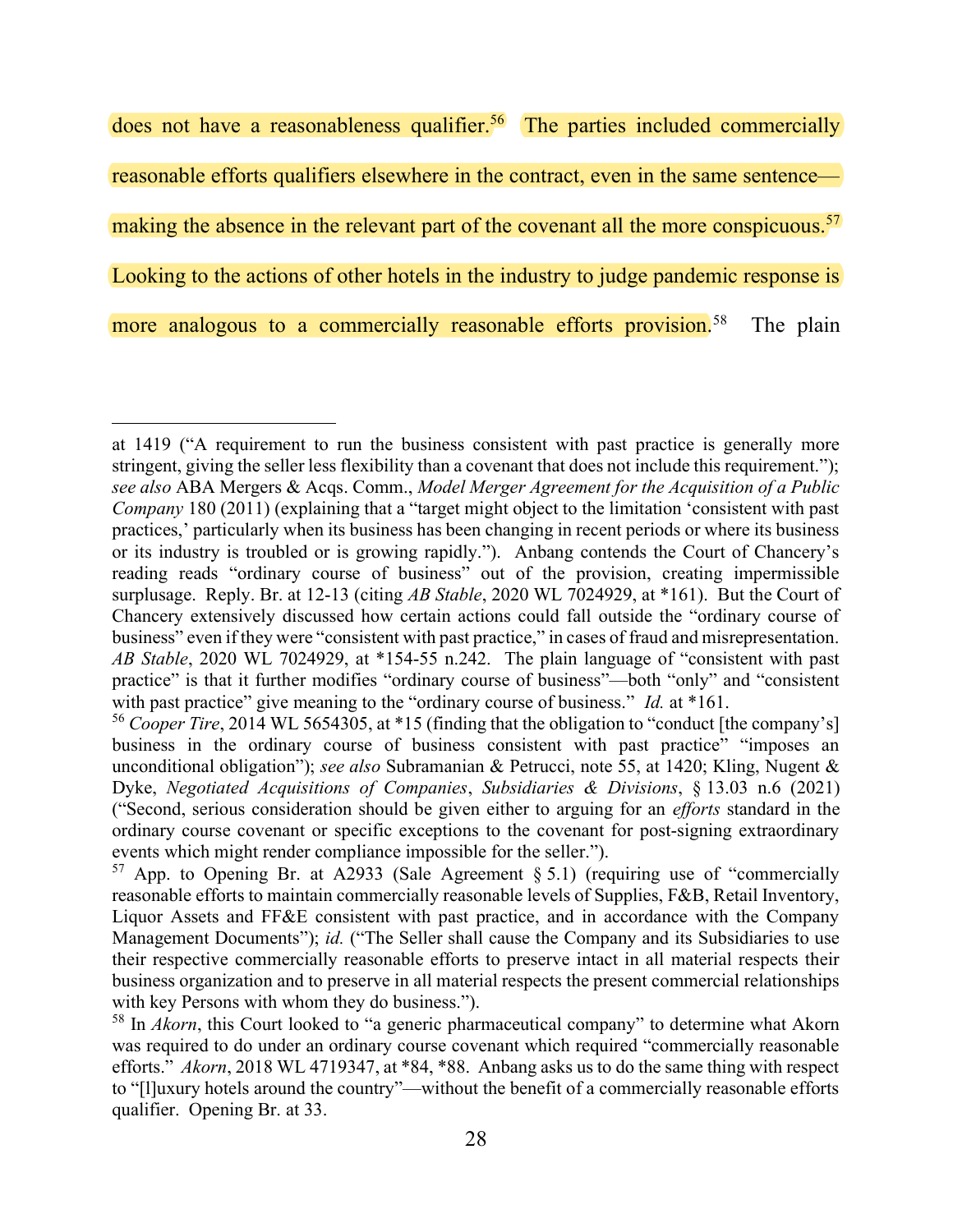language of the Sale Agreement, however, does not include a reasonable efforts provision for the ordinary course requirement.<sup>59</sup>

The Seller relies heavily on the Court of Chancery's decision in FleetBoston Financial Corp. v. Advanta Corp.<sup>60</sup> In FleetBoston, the buyer of the assets of a consumer credit card company alleged that the seller breached a contribution agreement. The covenants required the seller to operate in the ordinary and usual course of business between signing and closing. In relevant part, the seller conducted credit card solicitation campaigns consistent with past practice and in "substantial accordance" with previously disclosed marketing plans.<sup>61</sup> The buyer argued that the seller had engaged in an unprecedented campaign offering current customers low-interest rates and lowering its credit standards.<sup>62</sup> While the seller had previously engaged in competitive marketing campaigns, it was alleged that the volume of low-interest rate accounts, unprofitability of the accounts, and offers to existing customers "deviated  $[]$  dramatically" from the seller's prior practices.<sup>63</sup>

<sup>&</sup>lt;sup>59</sup> See Urdan, 244 A.3d at 675 ("[W]e must still interpret the contract<sup>[]</sup> as written and not as hoped for by litigation-driven arguments."); GRT, Inc. v. Marathon GTF Tech., Ltd., 2012 WL 2356489, at \*6 (Del. Ch. June 21, 2012) ("Under Delaware law, courts will not rewrite contracts to read in terms that a sophisticated party could have, but did not, obtain at the bargaining table."). The Seller suggests that it was obligated to use commercially reasonable efforts to preserve the Seller's business and this excuses its deviation from the ordinary course of business. Opening Br. at 33- 34. This argument, however, was waived below. As the Court of Chancery held, the Seller devoted little attention to it in post-trial briefing, did not develop it, and failed to provide authorities for support the argument. See AB Stable, 2020 WL 7024929, at \*78 & n.273. <sup>60</sup> 2003 WL 240885 (Del. Ch. Jan. 22, 2003).

 $61$  *Id.* at \*25.

 $62$  *Id.* at \*25-26.

 $63$  *Id.* at \*26.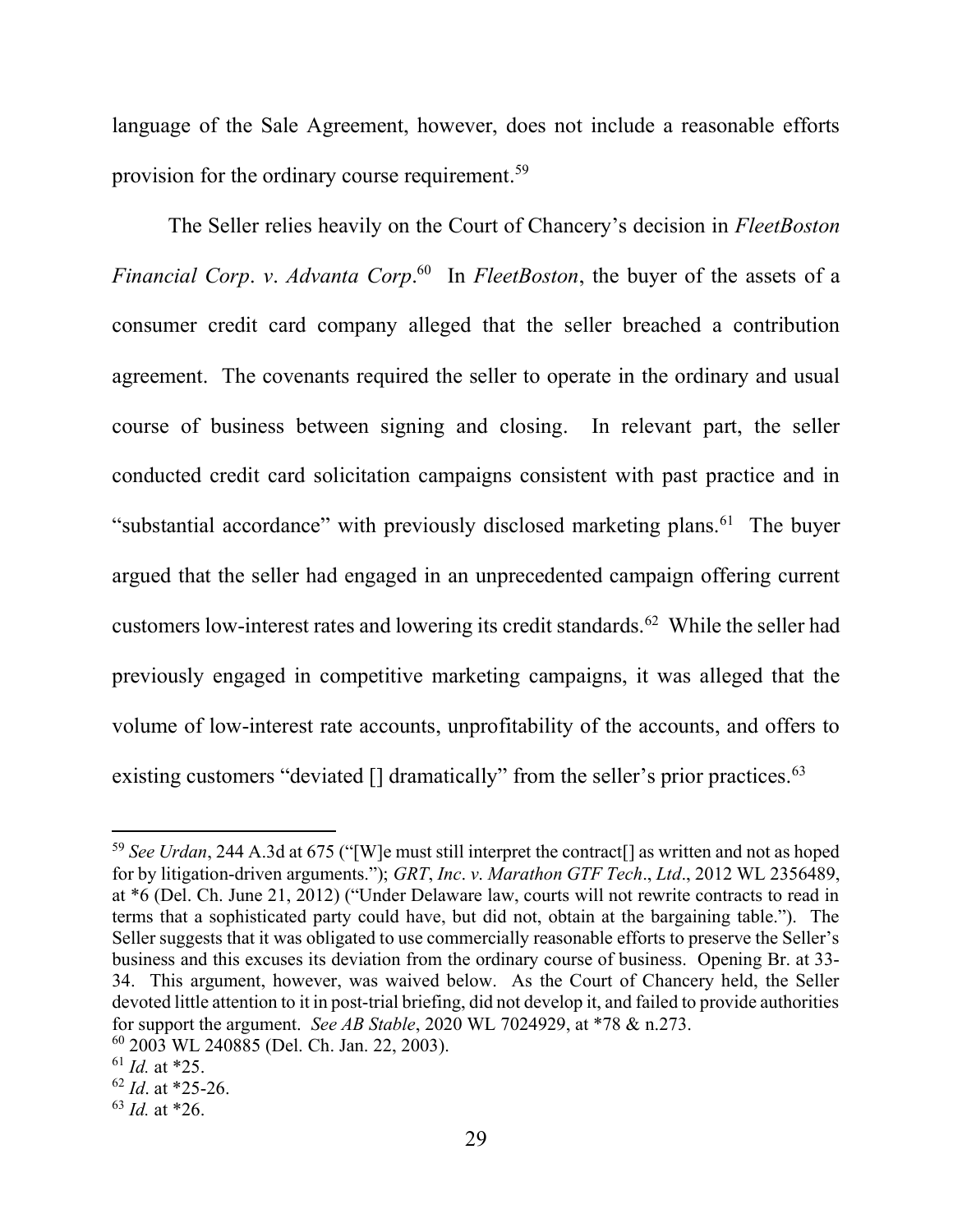The Court of Chancery rejected the buyer's arguments because the record showed "the volume of relationship management accounts and the APRs applicable to those accounts were consistent with [the company]'s past practices and then current marketing plans."<sup>64</sup> According to the court, the seller "had always competitively priced introductory offers to its existing customers" and "competition for customers among the credit card companies had become increasingly fierce, manifesting itself in the form of lower APRs . . . . . . . . . And when the seller was "[f]aced with the threat of an exodus of existing balances, [the company] had only one alternative: match its competitors' strategy by offering attractive APRs to its existing customers . . . . "<sup>66</sup> The court concluded that the parties' agreement did not reflect an intent for the company "to be contractually precluded from making relationship management offers that would be competitive in the marketplace."<sup>67</sup>

The Seller claims that *FleetBoston* means an ordinary course covenant does not "'preclude[]' the seller from taking action necessary to 'be competitive in the marketplace."<sup>68</sup> As a general statement, that is correct. But the court in *FleetBoston* decided, based on the factual record, that the marketing campaign was part of the ordinary course of business, the campaign had been disclosed to the buyer before the

- $66$  Id.
- $67$  Id.

 $^{64}$  *Id.* 

 $65$  Id.

 $68$  Opening Br. at 32 (quoting *FleetBoston*, 2002 WL 240885, at  $*26$ ).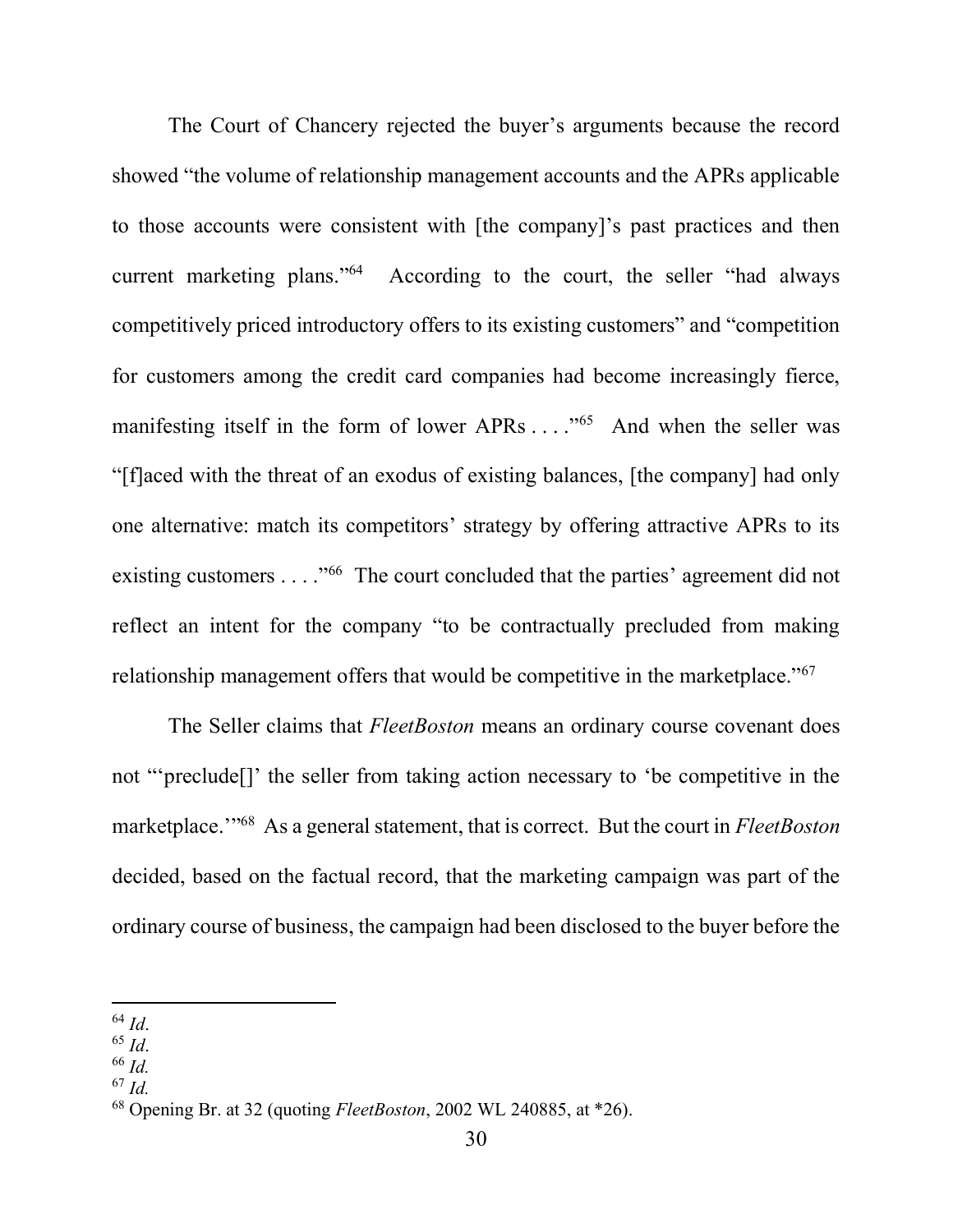parties entered into a sale agreement, "and the APRs applicable to those accounts were consistent with [the seller's] past practices and then current marketing plans."<sup>69</sup> Under FleetBoston, it is the facts—and the specific language of the contract's ordinary course covenant—that determine whether a seller has acted in the ordinary course of business.

The closest the court came to finding that the seller's actions were outside the ordinary course of business—what gave the court "the most pause"—was the allegation that the relationship management offers were inherently unprofitable and had lowered the company's credit standards, attracting less creditworthy customers and potentially affecting the long-term profitability of the asset.<sup>70</sup> In other words, if the seller were to adopt procedures, even those acknowledged to be competitive in the industry, that significantly and materially deviated from prior practice, it could be a breach of an ordinary course provision.

The Court of Chancery further observed that the buyer's argument regarding long-term profitability was "far broader than the meager evidence cited to support it[:]" one sentence in a brochure.<sup>71</sup> The record was therefore "too thin to support a factual finding that [the company] lowered its credit standards as dramatically and

<sup>69</sup> FleetBoston, 2002 WL 240885, at \*26.

 $70$  *Id.* at \*27 (emphasis added).

 $71$  Id.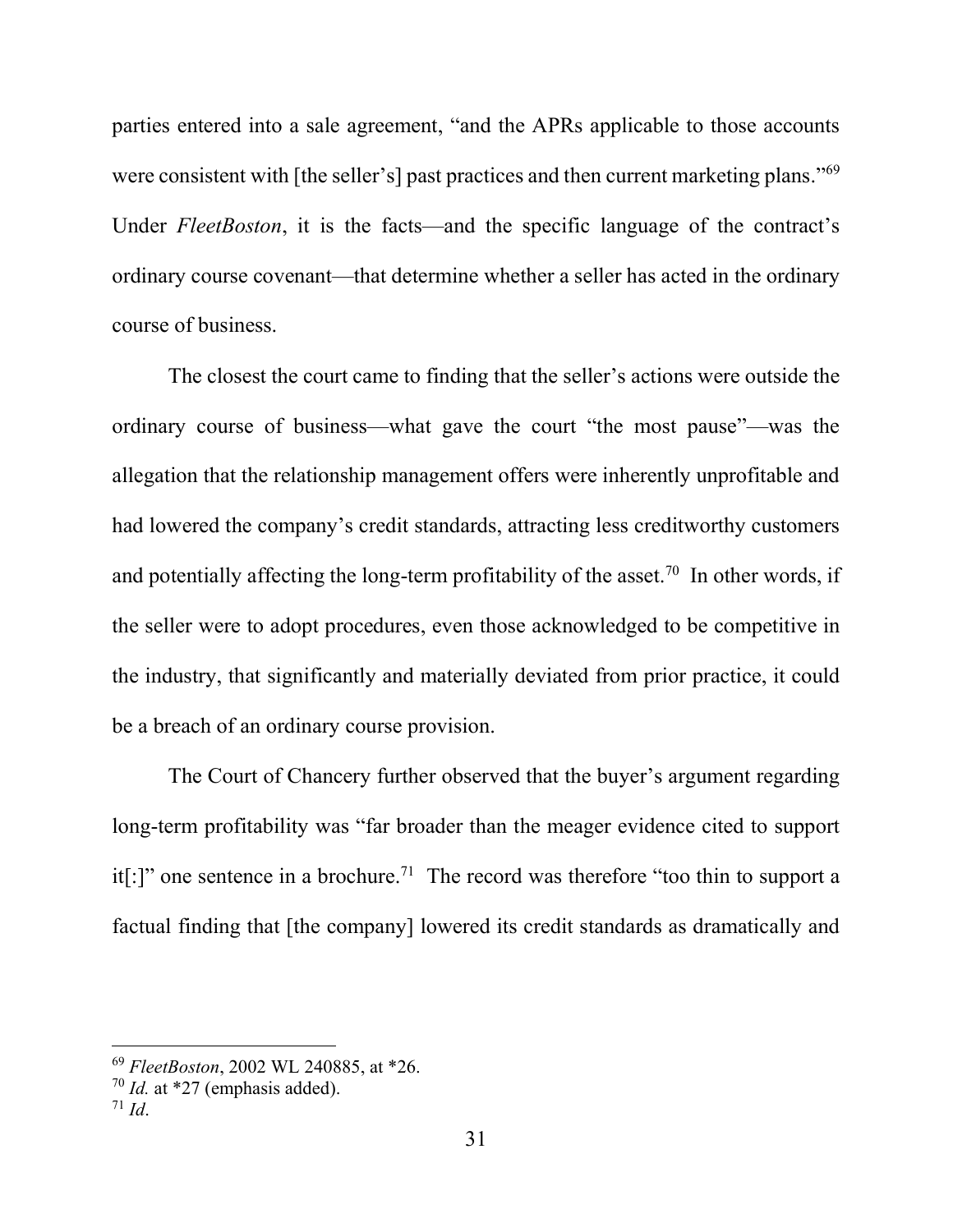pervasively" as the buyer suggested.<sup>72</sup> In other words, the court was unable to determine whether credit standards were lowered to a level that would breach the ordinary course covenant.<sup>73</sup> Here, by contrast, the Court of Chancery found "[o]verwhelming evidence" supported by a comprehensive factual record that the Seller made changes that "were wholly inconsistent with past practice."<sup>74</sup> We defer to that fully-supported factual finding.

The Court of Chancery's interpretation of the Ordinary Course Covenant is consistent with its earlier decision in Cooper Tire & Rubber Co. v. Apollo (Mauritius) Holdings Pvt. Ltd.<sup>75</sup> In Cooper Tire, the buyer terminated a merger agreement based on the failure of the seller and its subsidiary to act in the ordinary course of business between signing and closing. Specifically, a minority partner in a Cooper Tire subsidiary opposed the merger and shut down operations at the subsidiary. Cooper Tire reacted by suspending payments to the subsidiary's

 $74$  AB Stable, 2020 WL 7024929, at \*76.

 $72$  Id.

<sup>&</sup>lt;sup>73</sup> Also relevant is the recent Court of Chancery decision of *Snow Phipps*, 2021 WL 1714202. In Snow Phipps, the buyer, Snow Phipps, alleged that the seller KCAKE had violated the ordinary course covenant by drawing down on its revolver more than it had done previously and implementing cost-cutting measures. Id. at \*38. But in that case, the seller had drawn on the revolver five times in the past three years, offered to cure (under a provision of the contract that required notice of breach and opportunity to cure), and never used the funds. Id. at \*39. The court also decided that on the record before it, not only did "[s]pending var[y] only in expected and de minimis ways from prior years with higher sales<sup>[1]</sup>, but that the buyer] bore the burden of proof but neglected to meaningfully engage in these points," causing its argument to fail. Id. at \*40. The court compared KCAKE's actions with its prior business operations and determined that its pandemic responses were consistent with past practice and fell within the contractual requirement to operate "in a manner consistent with the past custom and practice." Id. at  $*37$ ,  $*40$ .

<sup>75</sup> 2014 WL 5654305 (Del. Ch. Oct. 31, 2014).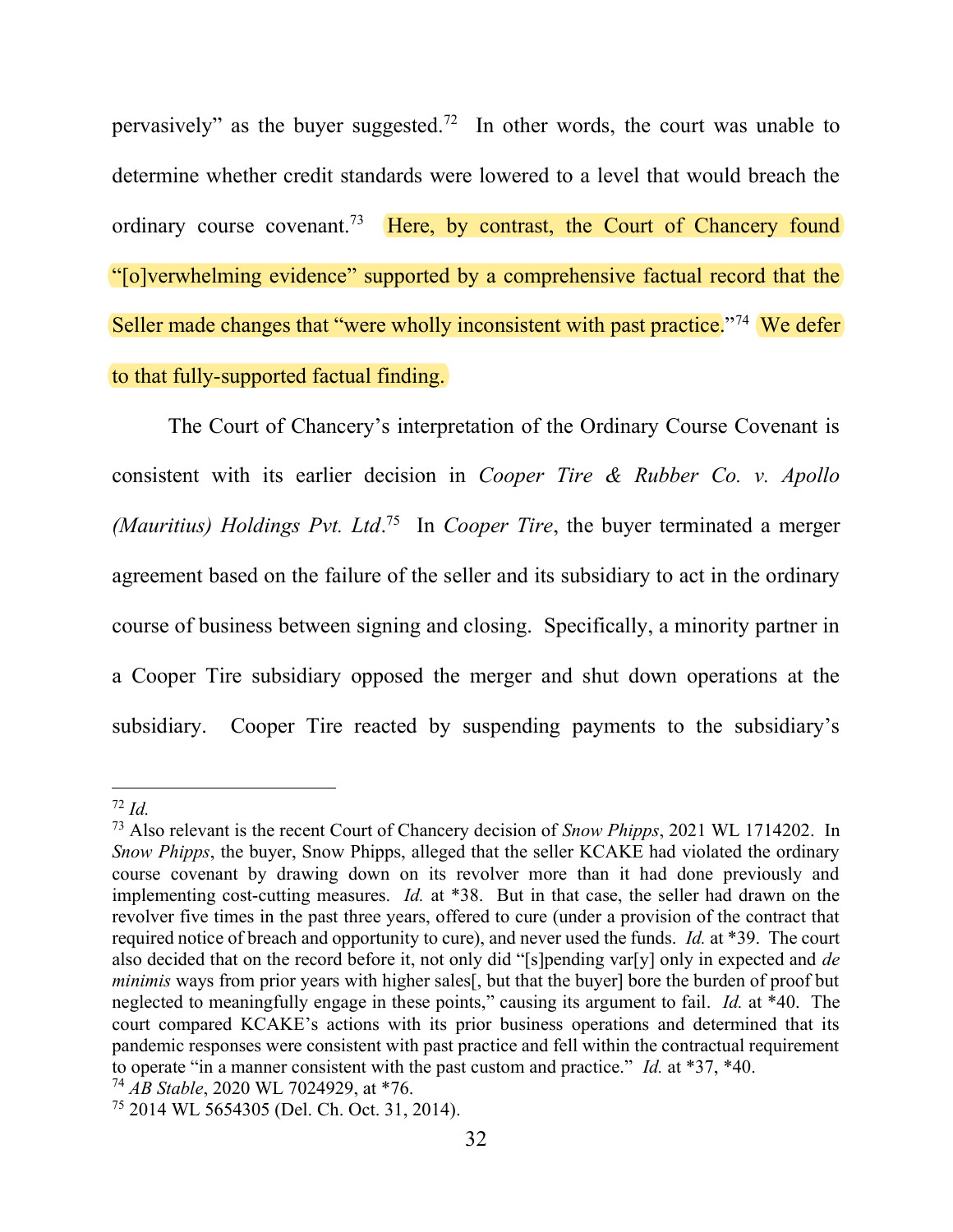suppliers to pressure the subsidiary to resume operations. Given the unprecedented nature of the work stoppage and Cooper Tire's apparent desire to disrupt the course of business, the court found that the seller's actions were not in the normal and ordinary routine of conducting business. According to the court, it was irrelevant that the seller might have acted reasonably in response to an extraordinary event. The seller still breached the ordinary course covenant.

As in *Cooper Tire*, the Seller here agreed to a covenant that required it to operate its hotels in the ordinary course of business consistent with past practice. While the Seller might have been within its rights to respond to the regular ups and downs of the hotel business, the Court of Chancery found as a factual matter that the Seller took drastic actions that were not consistent with its own past responses. Its actions might have been reasonable in response to a world-wide pandemic, but they were inconsistent with past practice and far from ordinary. The Seller could have timely sought the Buyer's approval before making drastic changes to its hotel operations, approval which could not be unreasonably withheld. Having failed to do so, the Seller breached the Ordinary Course Covenant and excused the Buyer from closing.

## B.

The Seller argues next that the Court of Chancery's reading of the Ordinary Course Covenant cannot be squared with the Sale Agreement's MAE provision.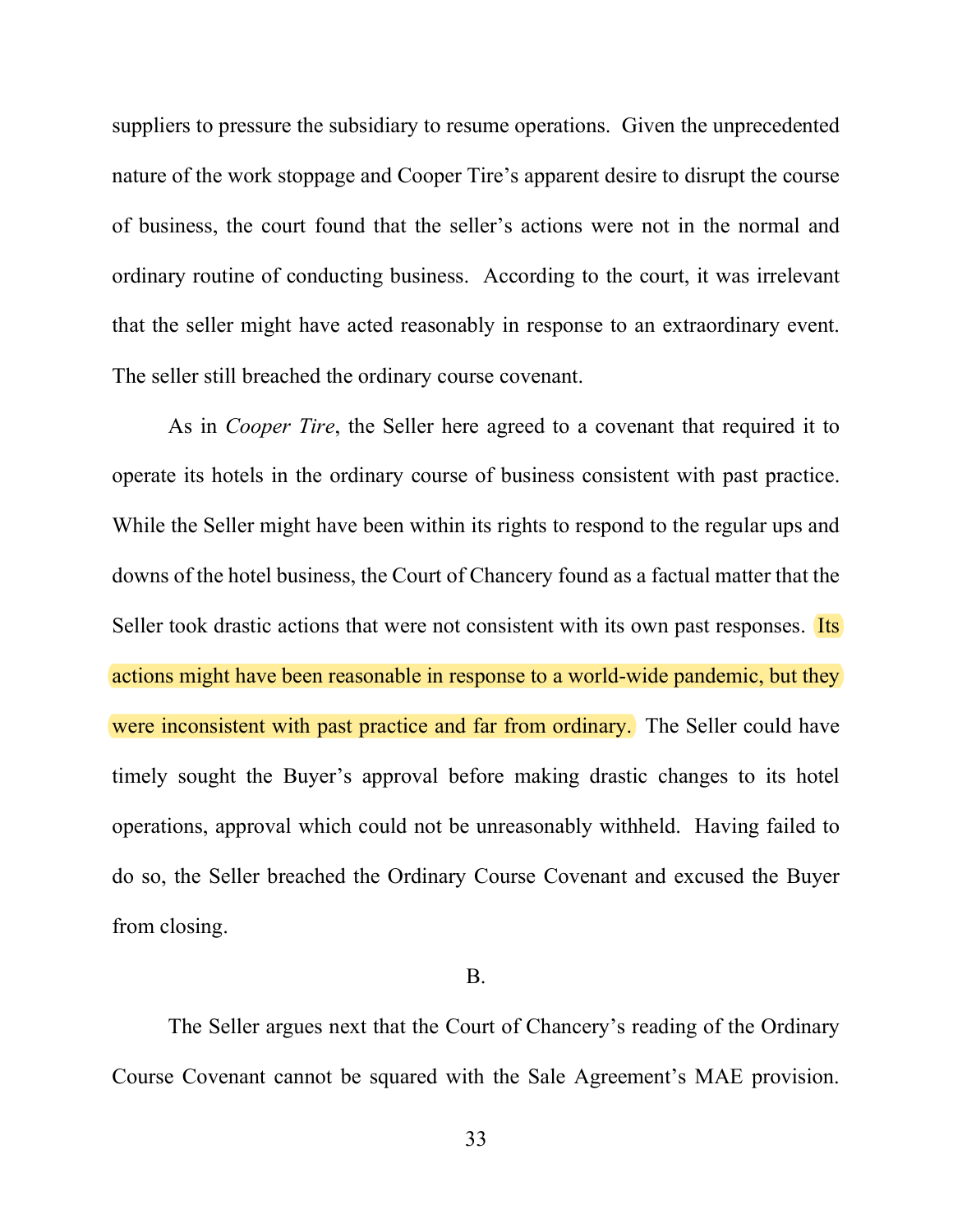Because the MAE provision allocated pandemic risk to the Buyer, the Seller contends that business changes in response to the pandemic do not violate the Ordinary Course Covenant because such a violation would improperly shift systemic risks onto the Seller.<sup>76</sup> As the Seller argues, to give effect to both the MAE provision and the Ordinary Course Covenant, the Ordinary Course Covenant must give the Seller the freedom to take "reasonable, industry-standard responses to systemic risks allocated to [the Buyer] by the MAE provision."<sup>77</sup> In other words, reasonable responses to an event carved out from the MAE provision do not violate the ordinary course covenant.

We agree, however, with the Court of Chancery's analysis of the two provisions. As an initial matter, the parties could have, but did not, restrict a breach of the Ordinary Course Covenant to events that would qualify as an MAE. They knew how to provide for such a limitation—there are MAE qualifiers included in other provisions.<sup>78</sup> For example, the No-MAE Representation in § 3.8 of the Sale Agreement requires the Seller to attest to whether an MAE has occurred "whether or not in the ordinary course of business."<sup>79</sup> As the Court of Chancery found, "[t]he

<sup>&</sup>lt;sup>76</sup> On appeal, neither party argues that the Court of Chancery erred in finding that the COVID-19 pandemic fit within the Sale Agreement's MAE carve-out for "natural disasters and calamities." AB Stable, 2020 WL 7024929, at \*59.

<sup>77</sup> Opening Br. at 37.

<sup>&</sup>lt;sup>78</sup> See App. to Opening Br. at A2917 (Sale Agreement § 3.1(a)); *id.* at A2920 (Sale Agreement § 3.8); id. (Sale Agreement § 3.9(a)).

 $79$  Id. at A2920 (Sale Agreement § 3.8) (representing and warranting that "[s]ince the date of the Balance Sheet, ... there have not been any changes, events, state of facts or developments,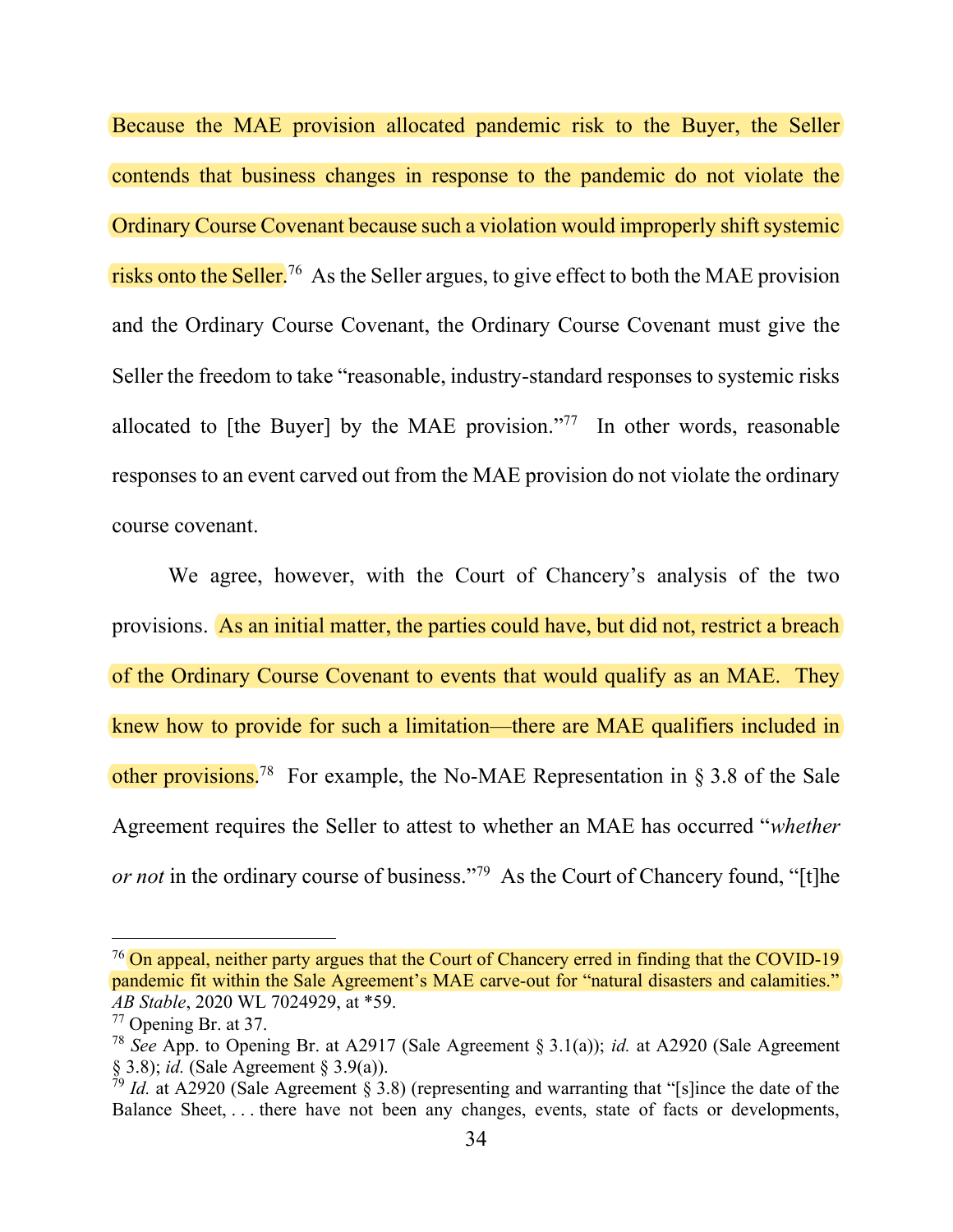No-MAE Representation thus distinguishes between the question of whether the business operated in the ordinary course and whether the business suffered a Material Adverse Effect, and it makes the former irrelevant to the latter."<sup>80</sup>

The parties also chose different materiality standards for the two provisions, which shows that the parties intended the provisions to act independently. The Ordinary Course Covenant's materiality standard requires that "the business of the Company and its Subsidiaries shall be conducted only in the ordinary course of business consistent with past practice in all material respects[.]<sup>"81</sup> As a contractual provision, the phrase "[i]n all material respects . . . seeks to exclude small, de minimis, and nitpicky issues that should not derail an acquisition.<sup>382</sup> The Material Adverse Effect provision self-referentially defines an MAE as a "material adverse effect."<sup>83</sup> The MAE standard is much higher and "analytically distinct" from

whether or not in the ordinary course of business that, individually, or in aggregate, have had or would reasonably be expected to have a Material Adverse Effect" (emphasis added)).

 $80$  AB Stable, 2020 WL 7024929, at \*74. The court in *Cooper Tire* did not note similar references elsewhere in the contract—but also agreed that the contract should be read as a whole. See generally 2014 WL 5654305; id. at \*19 & n.118 (citing Kuhn Constr., Inc. v. Diamond State Port Corp., 990 A.2d 393, 396-97 (Del. 2010)).

 $81$  Id. at A2932-33 (Sale Agreement  $\S$  5.1).

 $82$  Akorn, 2018 WL 4719347, at \*85.

 $83$  AB Stable, 2020 WL 7024929, at  $*54-55$  (The Court of Chancery "assume [d] for purposes of analysis that Strategic suffered an effect due to the COVID-19 pandemic that was sufficiently material and adverse" but that fell within an MAE carve-out and so did not address the construction of "material" within the MAE provision).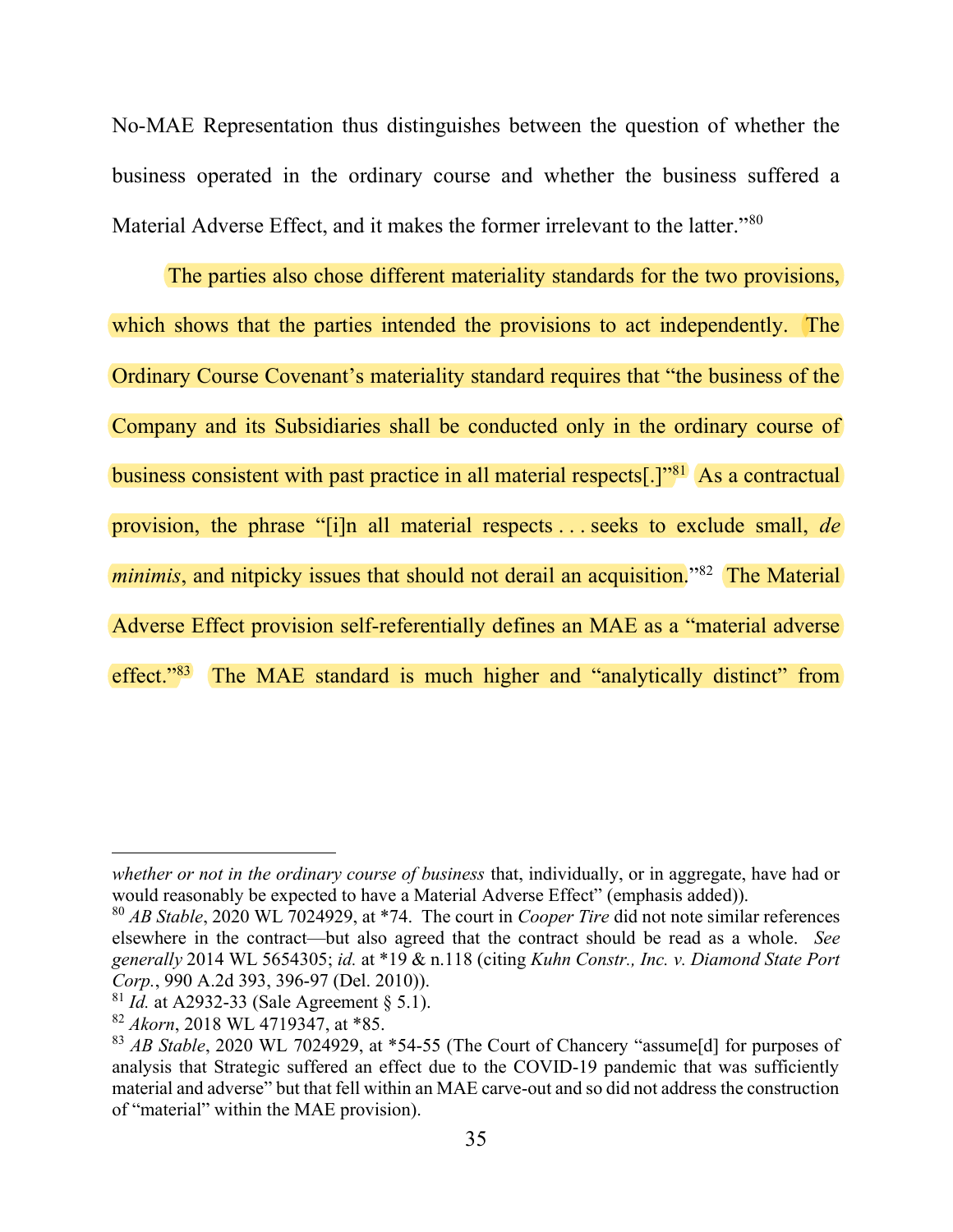materiality in the Ordinary Course Covenant, "even though their application may be influenced by the same factors."<sup>84</sup>

Further, an ordinary course covenant and MAE provision serve different purposes. An ordinary course covenant is "'included to reassure the Buyer that the target company has not materially changed its business or business practices during the pendency of the transaction."<sup>85</sup> A MAE provision, by contrast, allocates the risk of changes in the target company's valuation.<sup>86</sup> Buyers want to know both that the business is operated in the same way and that the business is worth about the same amount. How a business operates between signing and closing is a fundamental concern distinct from the company's valuation. $87$  And while the MAE provision

<sup>&</sup>lt;sup>84</sup> Frontier Oil v. Holly Corp., 2005 WL 1039027, at \*38 (Del. Ch. Apr. 29, 2005); accord Channel Medsystems, Inc. v. Bos. Sci. Corp., 2019 WL 6896462, at \*17 (Del. Ch. Dec. 18, 2019); Akorn, 2018 WL 4719347, at \*85-86.

 $85$  *Id.* at \*68 (quoting *Anschutz*, 2020 WL 3096744, at \*11).

<sup>86</sup> See Hexion Specialty Chemicals, Inc. v. Huntsman Corp., 965 A.2d 715, 738 (Del. Ch. 2008) ("The important consideration [to determine whether an MAE has occurred] is whether there has been an adverse change in the target's business that is consequential to the company's long-term earnings power over a commercially reasonable period . . . ."); Snow Phipps Grp., Inc., 2021 WL 1714202, at \*2 (finding "the plaintiffs proved that DecoPac did not breach the MAE representation, given the durational insignificance and corresponding immateriality of the decline in sales."); see also Robert T. Miller, Material Adverse Effect Clauses and the COVID-19 Pandemic 12-13 (Univ. Iowa Coll. L. Legal Stud. Rsch. Paper, No. 2020-21, 2020) ("A material adverse effect . . . is really a change in the *reasonable valuation of the company*."); Robert T. Miller, Pandemic Risk and the Interpretation of Exceptions in MAE Clauses, 46 J. Corp. L. 681, 690-91 (2021) ("[E]veryone agrees that a material adverse effect requires a significant . . . diminution in the standalone value of the target. . . . As a question of valuation, however, it concerns the *magnitude* of the adverse effect, not its *cause*; whether the adverse effect arises from a pandemic, problems internal to the operations of the company, or any other cause is thus irrelevant to the inquiry.").

 $87$  Kling, Nugent & Dyke, Negotiated Acquisitions of Companies, Subsidiaries & Divisions, § 13.03 (2021) (Discussing ordinary course provisions and observing "[t]he parties' motivations are clear: the Buyer wants to make sure the business it is paying for at closing is essentially the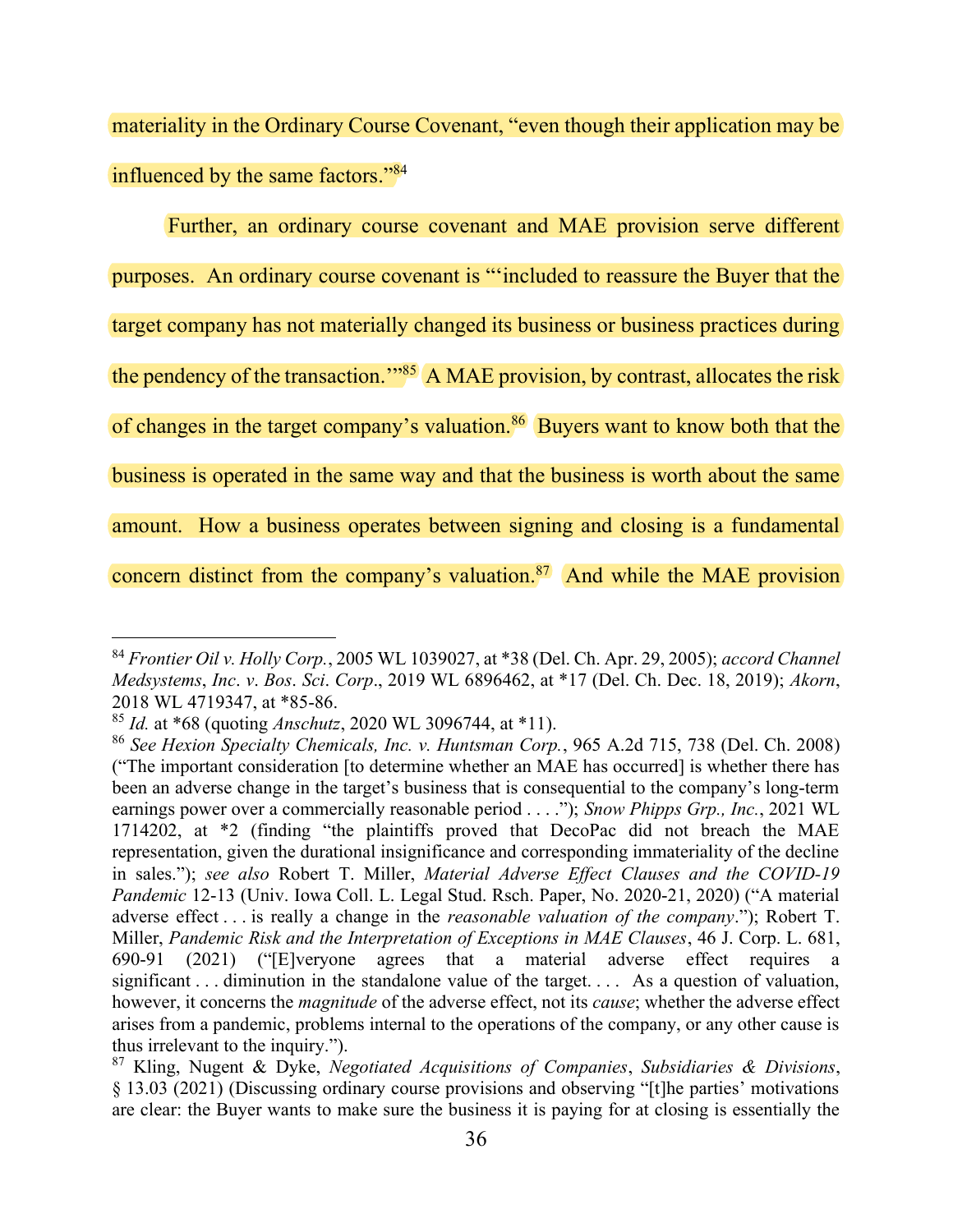shifts systemic risks like the pandemic and its effect on valuation to the Buyer, the Ordinary Course Covenant, consistent with its purpose, ensured that the Seller could not materially alter its course of business without the Buyer's notice and consent. It was possible for the Seller to operate "in the ordinary course" throughout the pandemic.<sup>88</sup>

To this point, the Buyer claims that it was not required to run the business into the ground by continuing to operate in the ordinary course of business. The Sale Agreement, however, anticipated this dilemma. The Ordinary Course Covenant involves the Buyer in the Seller's response to disruptive events. The Buyer might have wanted to respond to the pandemic in different ways, to ensure the long-term profitability of the business or to prioritize one area over another. The Seller was not hamstrung by the Ordinary Course Covenant—it was simply required to seek consent before making the changes, and if consent was "unreasonably" denied, the Seller could have challenged the Buyer's unreasonable denial of consent.

The Seller also argues that the Court of Chancery's reliance on *Cooper Tire* is misplaced, because in that case, "the event at issue was not, in fact, carved out of the MAE definition[,]" as compared to the "natural disasters or calamities" carve-

same as the one it decided to buy at signing . . . and the Seller wants to operate as free of constraints as possible.").

 $88$  E.g., Snow Phipps Grp., LLC, 2021 WL 1714202, at  $*40$  (finding that the seller operated in the ordinary course of business throughout the COVID-19 pandemic).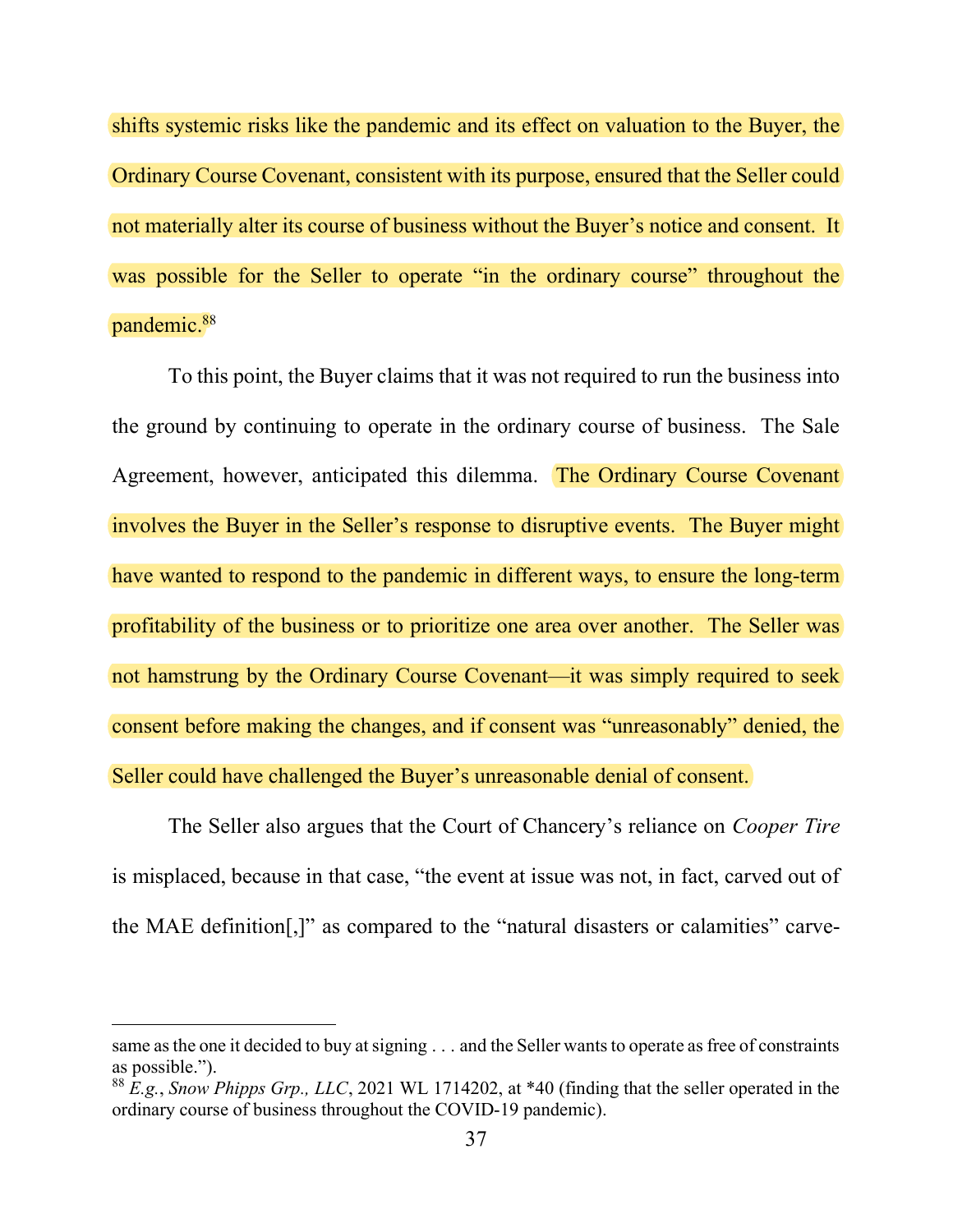out in the Sale Agreement MAE.<sup>89</sup> That is correct, but as we have already explained, the plain language of the Ordinary Course Covenant controls: here, the Seller was required to operate the hotels "consistent with past practice," but instead it "departed radically" from that practice.<sup>90</sup> Additionally, the different materiality standards in the two provisions, the absence of a reference to the MAE provision in the Ordinary Course Covenant, and the different purposes served by the two provisions lead to the conclusion that the parties intended the two provisions to act independently.

 $C<sub>1</sub>$ 

Finally, while the Seller does not contest the materiality of the changes it made in response to the pandemic, it argues that any breach of the Ordinary Course Covenant was immaterial because there was only a two-week delay before Anbang requested Mirae's consent and Mirae "unreasonabl[y]" withheld its consent.<sup>91</sup> Anbang did seek Mirae's consent—while simultaneously insisting that it did not

<sup>&</sup>lt;sup>89</sup> Opening Br. at 37-38 (citing *Cooper Tire*, 2014 WL 5654305, at  $*19$ ). The *Cooper Tire* MAE had two parts. Subsection (i) defined "material adverse effect" broadly and then listed a number of exceptions. Cooper Tire, 2014 WL 5654305, at \*18. But subsection (ii) also provided that any event—even an event specifically carved out of the Material Adverse Effect provision—could serve as an MAE if it "would reasonably be expected to prevent or materially delay or impair the ability of [Cooper] to perform its obligations under this agreement or to consummate the transactions." Id. at \*19. The Sale Agreement in this appeal does not contain this provision. In other words, the parties in Cooper Tire linked the MAE to the seller's closing obligations, while Anbang and Mirae kept the MAE distinct from the Ordinary Course Covenant. This drafting choice does not change the fact that Anbang violated the plain terms of the covenant by "depart[ing] radically" from its past practice. AB Stable, 2020 WL 7024929, at \*75-76.

<sup>90</sup> AB Stable, 2020 WL 7024929, at \*75-76.

 $91$  Opening Br. at 40-42.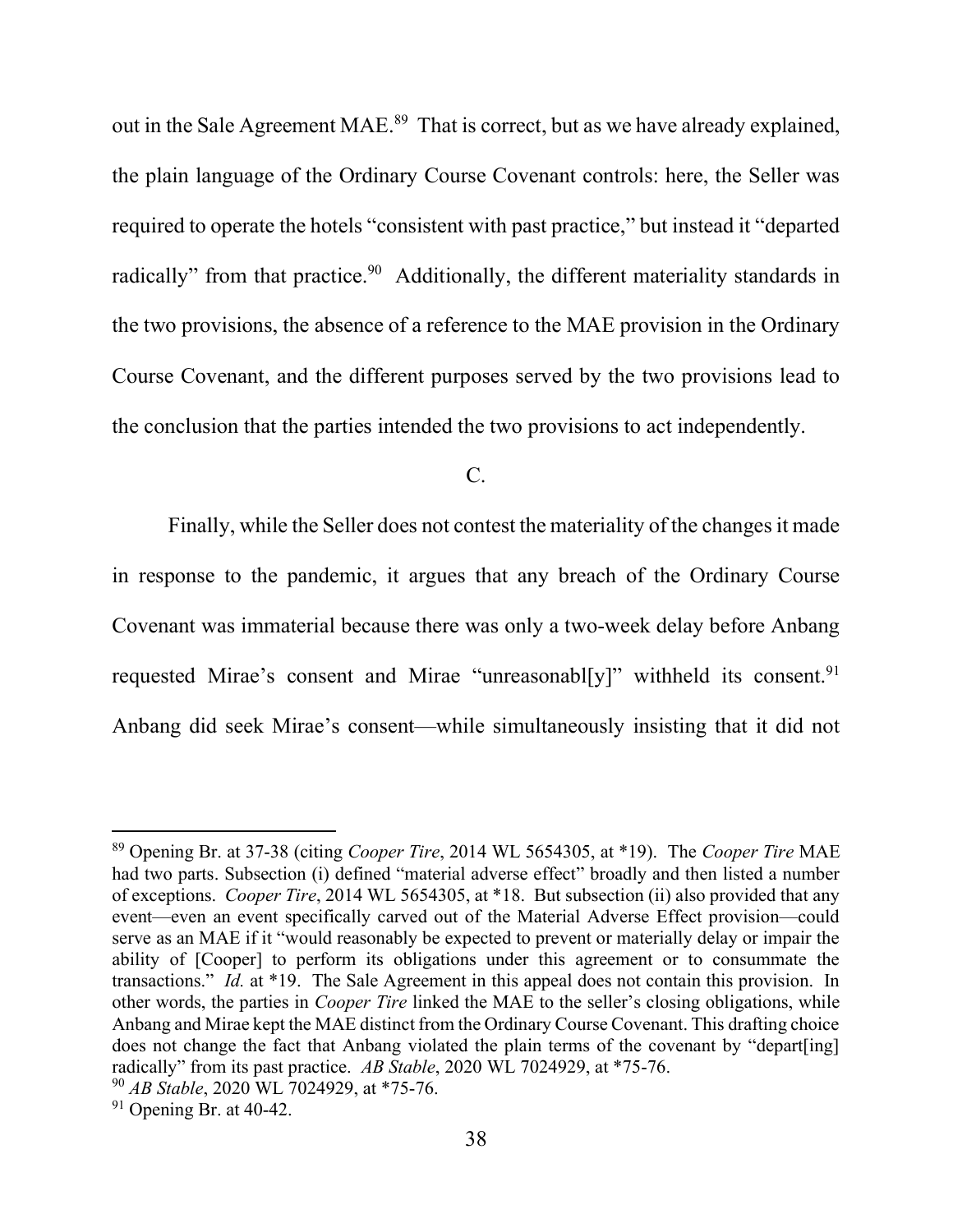believe consent was required—by a two-page email on April 2,  $2020^{92}$  But when Mirae replied with a request for additional information about the hotels it was about to acquire, Anbang did not respond.<sup>93</sup> It was not unreasonable for Mirae to withhold consent when Anbang refused Mirae's reasonable request for details.

As the Court of Chancery noted, "[c]ompliance with a notice requirement is not an empty formality."<sup>94</sup> The undisputed fact remains that Anbang never obtained consent before making drastic changes to Strategic's business operations and did not cure when given the opportunity by Mirae.<sup>95</sup> The Seller was not required to run its hotels into the ground to comply with the Sale Agreement, but the Seller had a contractual obligation to secure the Buyer's consent—not to be unreasonably withheld—before making drastic changes to its hotel operations. Having failed to do so, it breached the Sale Agreement, which excused the Buyer's obligation to close.

 $92$  App to Opening Br. at 4760–61.

 $93$  Id. at 4759. Mirae wrote that "[w]e are not, at this point, prepared to concede that you had the right to take such actions unilaterally, nor that we would have been required to consent to the actions that you have taken, at least without further and more detailed information, as all of this is vital to the business that we have contracted to purchase."  $Id$ . (emphasis added). Mirae then requested specific information, including "[t]he dates on which any hotels, F&B and other amenities were closed at each hotel." Id.

 $94$  See Vintage Rodeo Parent, LLC v. Rent-a-Ctr., Inc., No. CV 2018-0927-SG, 2019 WL 1223026, at \*15-16 (Del. Ch. Mar. 14, 2019) (requiring actual notice of intent to extend closing date even when the party had clearly acted in a way indicating it intended to extend).

<sup>&</sup>lt;sup>95</sup> *AB Stable*, 2020 WL 7024929, at \*98.